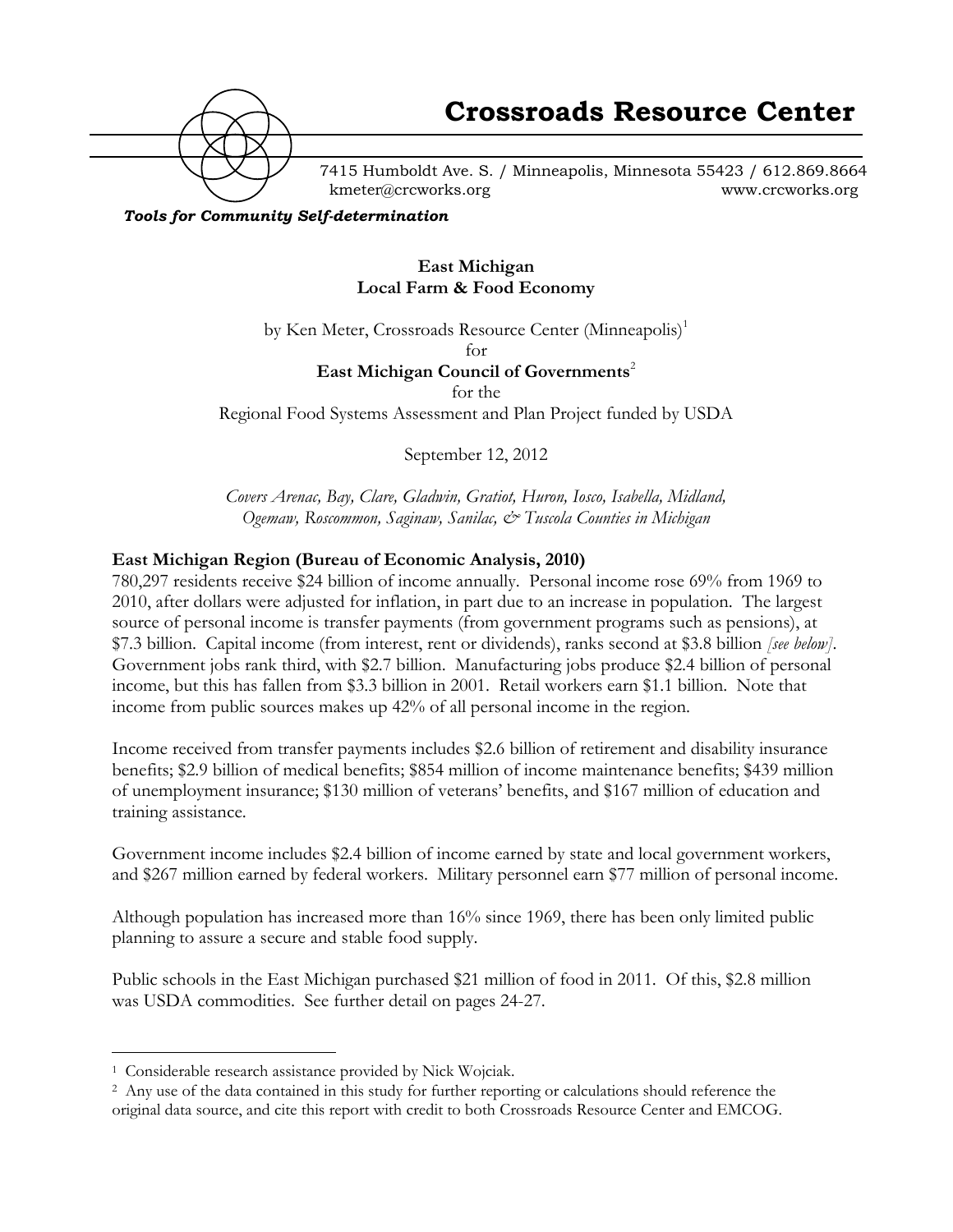## **Issues affecting low-income residents of the East Michigan region:**

91,191 East Michigan residents live in what the USDA calls "food deserts" A list of these Census tracts may be found on page 28, and the USDA web site shows a map of each location.

262,842 residents (34%) earn less than 185% of federal poverty guidelines. At this level of income, children qualify for free or reduced-price lunch at school. These lower-income residents spend \$532 million each year buying food, including \$110 million of SNAP benefits (formerly known as food stamps) and additional WIC coupons. The region's 6,989 farmers receive an annual combined total of \$79 million in subsidies (22-year average, 1989-2010), mostly to raise crops such as corn, soybeans, or wheat that are sold as commodities, not to feed local residents. *Data from Federal Census of 2006-2010, Bureau of Labor Statistics, & Bureau of Economic Analysis.*

9% percent of the region's households (over 74,000 residents) earn less than \$10,000 per year. *Source: Federal Census of 2006-2010.*

17% of all Michigan adults aged 18-64 carried no health insurance in 2010. *Source: Centers for Disease Control.*

### **Food-related health conditions:**

23% of Michigan residents reported in 2009 that they eat five or more servings of fruit or vegetables each day. 77% do not. This level of adequate consumption is about the same as the 1996 rate. It serves as a key indicator of health, since proper fruit and vegetable consumption has been connected to better health outcomes. *Source: Centers for Disease Control.*

52% of Michigan adults report they have at least 30 minutes of moderate physical activity five or more days per week, or vigorous physical activity for 20 or more minutes three or more days per week.This is an improvement over 46% in 2001. *Source: Centers for Disease Control.*

10% of Michigan residents have been diagnosed with diabetes as of 2010, up from 7.7% in 2004. *Source: Centers for Disease Control.* Medical costs for treating diabetes and related conditions in the metro region are estimated at \$451 million per year. Costs for the state of Michigan as a whole total \$5.7 billion. *Source: American Diabetes Association cost calculator.*

67% of Michigan residents are overweight (35%) or obese (32%), up from 55% in 1995. *Source: Centers for Disease Control.*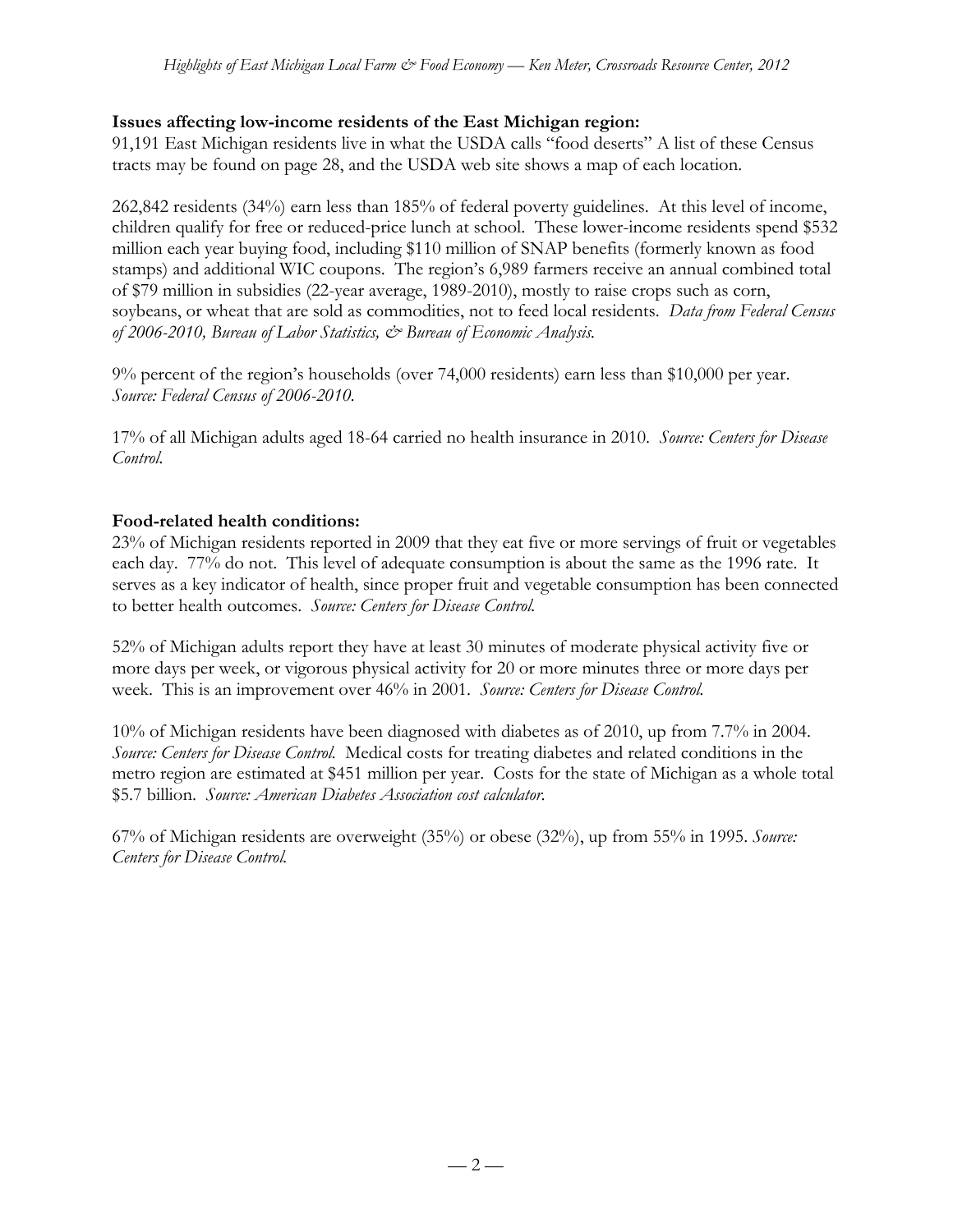# **The region's farms (Agricultural Census, 2007)**

*Agricultural Census data for 2007 were released February 4, 2009*

*The Census of Agriculture defines a "farm" as "an operation that produces, or would normally produce and sell, \$1,000 or more of agricultural products per year."*

### *Land:*

- 11,496 farms. This is 21% of Michigan's farms.
- The East Michigan region had 8% more farms in 2007 than in 2002. Some of this may be due to census takers making better contact with small farms.
- 594 (5%) of these are  $1,000$  acres or more in size.
- 4,393 (38%) farms are less than 50 acres.
- Average farm size is 229 acres, more than the state average of 179 acres.
- The region has 2.6 million acres of land in farms.
- This amounts to 26% of the state's farmland.
- The East Michigan region holds 2 million acres of harvested cropland.
- At least 28,000 of these acres are irrigated. *Note that data for irrigated acreage in Roscommon County were suppressed by the USDA in an effort to protect confidentiality, so this total is incomplete.*
- Average value of land and buildings per farm was \$672,000. This was more than the 2007 state average of \$611,000.

### *Sales:*

*With the exception of foods sold directly to consumers (see below), farmers typically sell commodities to wholesalers, brokers or manufacturers that require further processing or handling to become consumer items. The word "commodities" is used in this report to mean the crops and livestock sold by farmers through these wholesale channels. The term "products" encompasses commodity sales, direct sales, and any other sales.*

- The region's farmers sold \$1.37 billion of crops and livestock in 2007.
- \$777 million of crops were sold.
- \$600 million of livestock and products were sold.
- 6,451 (56%) of the region's farms sold less than \$10,000 of products in 2007.
- Total sales from these small farms were at least \$358,000, over 1% of the region's farm product sales. *Note that data for sales of less than \$10,000 in Roscommon County were suppressed by the USDA in an effort to protect confidentiality, so this total is incomplete.*
- 2,160 (19%) of the region's farms sold more than \$100,000 of products.
- Total sales from these larger farms were \$1.3 billion, 93% of the region's farm product sales.
- 45% of the region's farms (5,216 of 11,496) reported net losses in 2007. This is less than the Michigan average of 55%.
- 7,067 (30%) of East Michigan farmers collected a combined total of \$36 million of federal subsidies in 2007.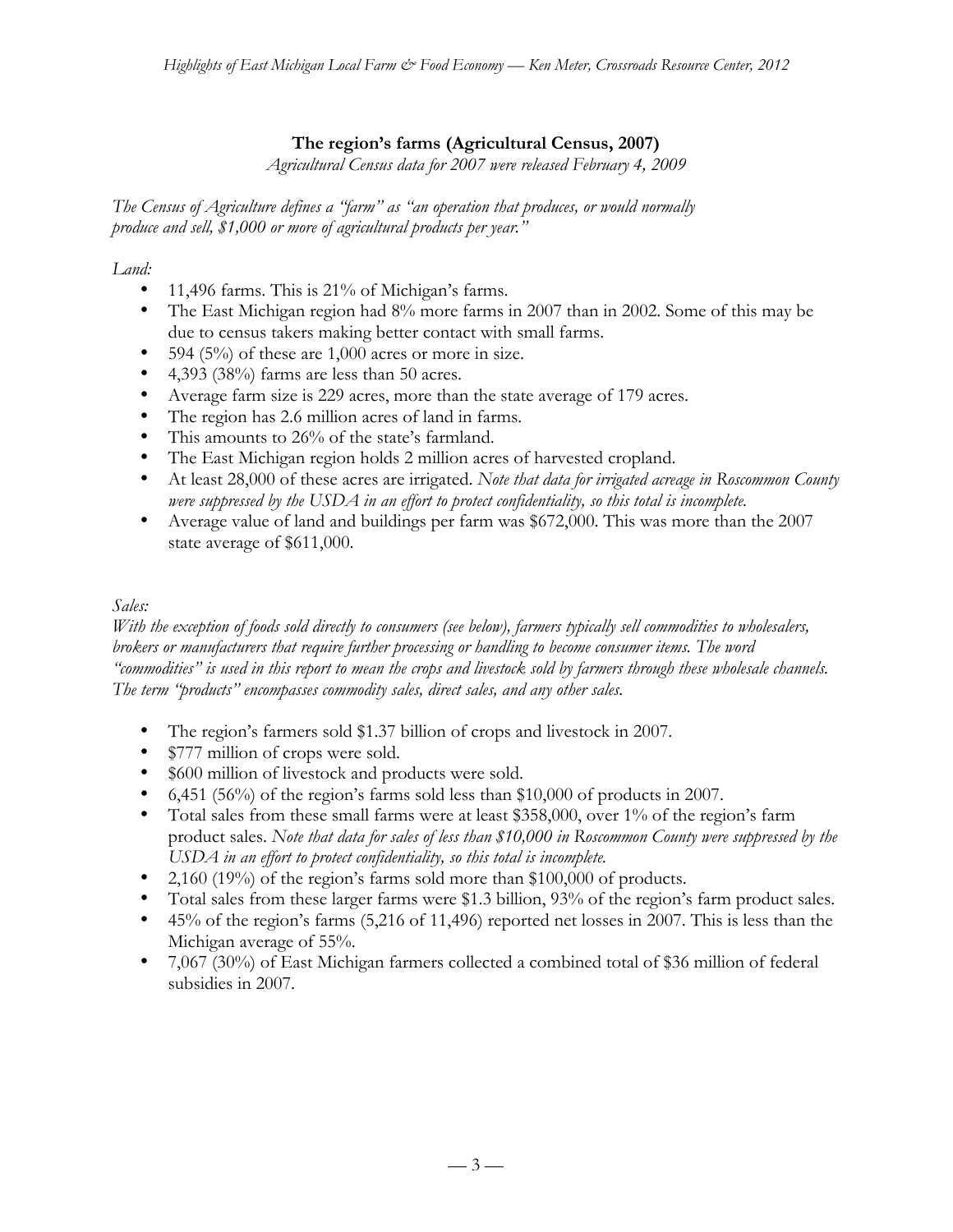### **Top farm products of East Michigan (2007)**

*Note: \*\* denotes sales data has been suppressed by USDA in an effort to protect confidentiality.*

| Product                    | \$ millions |
|----------------------------|-------------|
| Milk**                     | 342         |
| Corn                       | 2.71        |
| Cattle and calves**        | 170         |
| Soybeans                   | 151         |
| Forage crops (hay, etc.)** | 128         |
| Wheat**                    | 79          |

#### *Production Expenses:*

- Production expenses in 2007 totaled \$1.1 billion.
- Feed purchases were the largest single expense for East Michigan farmers in 2007, totaling \$154 million (14% of production expenses).
- Fertilizer, lime, and soil conditioners ranked second, costing farmers \$146 million (13%).
- Farmers charged \$135 million to depreciation (12%).
- Livestock and poultry purchases ranked as the fourth most important expense, at \$104 million  $(10\%)$ .
- Supplies, repairs, and maintenance cost farmers \$90 million (8%).
- Land and building rental costs totaled at least \$88 million (8%). *Note that data for land and building expenses in Roscommon County were suppressed by the USDA so this total and percentage are incomplete.*
- Seeds and plants cost farmers \$80 million (7%).
- Hired farm labor costs were at least \$80 million (7%). *Note that data for hired farm labor expenses in Roscommon County were suppressed by the USDA in an effort to protect confidentiality, so this total and percentage are incomplete.*

#### *Cattle & Dairy:*

- 3,012 farms hold an inventory of 321,000 cattle.
- 217,000 cattle were sold by farmers in 2007 for total sales of at least \$170 million. *Note that data for sales of cattle and calves in Midland County were suppressed by the USDA in an effort to protect confidentiality, so this total is incomplete.*
- 1,374 farms raise beef cows.
- 667 farms raise milk cows.
- 884 farms produced corn for silage.
- 3,879 farms produced 689,000 tons of forage crops (hay, etc.) on 218,000 acres.
- 2,953 farms sold at least \$128 million of forage crops. *Note that data for sales of forage crops in Gratiot and Midland counties were suppressed by the USDA in an effort to protect confidentiality, so this total is incomplete.*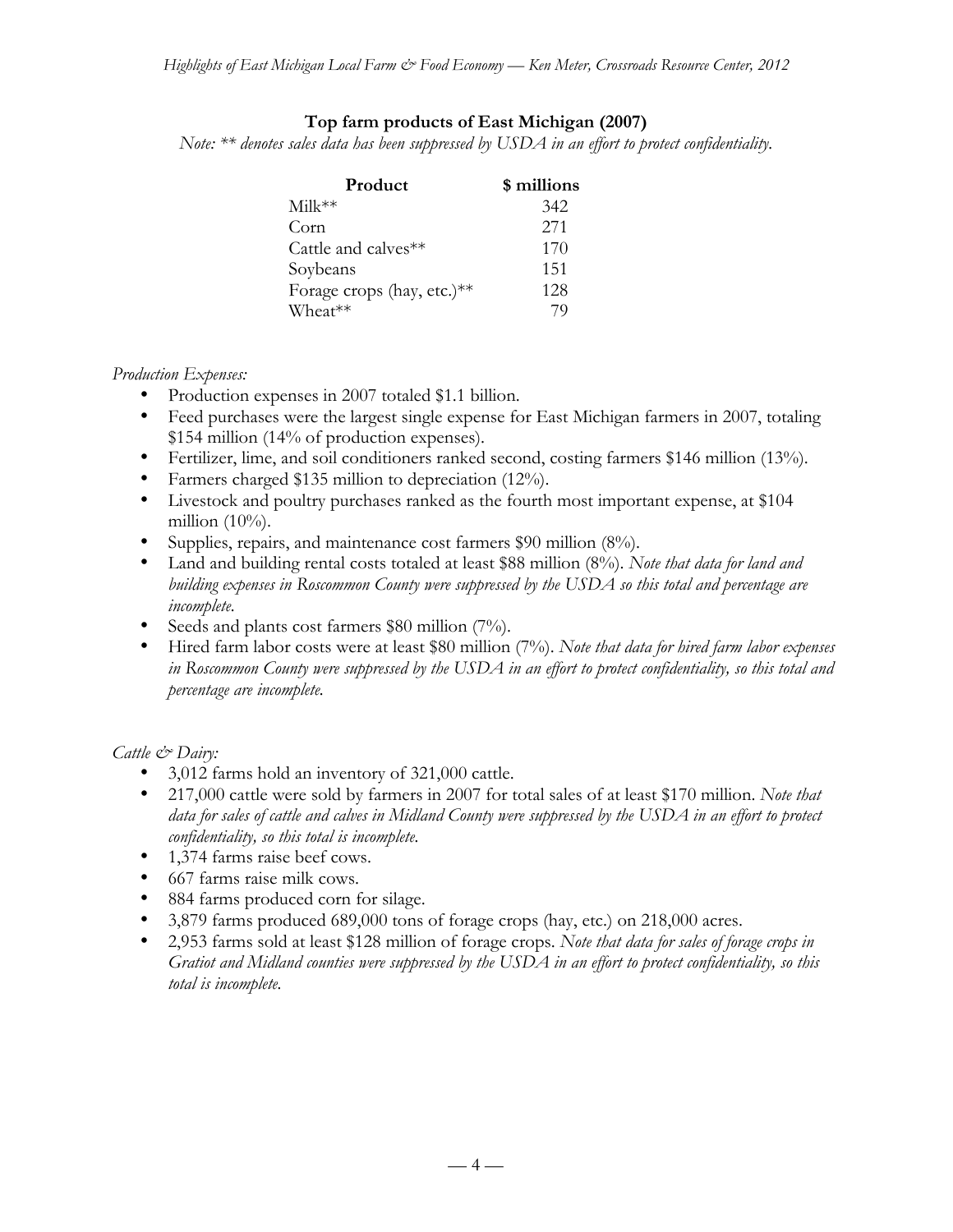*Other Livestock & Animal Products:*

- 445 farms hold an inventory of 138,000 hogs and pigs.
- 431 farms sold at least 351,000 hogs and pigs in 2007, worth at least \$8 million. *Note that data for sales of hogs and pigs in Gratiot, Huron, and Roscommon counties were suppressed by the USDA in an effort to protect confidentiality, so this total is incomplete.*
- 294 farms hold an inventory of at least 10,000 sheep and lambs. *Note that data for inventory of sheep and lambs in Roscommon County were suppressed by the USDA in an effort to protect confidentiality, so this total is incomplete.*
- 334 farms sold at least \$833,000 worth of sheep, goats, and lambs in 2007. *Note that data for sales of sheep, goats, and lambs in Sanilac County were suppressed by the UDSA in an effort to protect confidentiality, so this total is incomplete.*
- 803 farms hold an inventory of at least 19,000 laying hens*. Note that data for inventory of laying hens in Huron and Tuscola counties were suppressed by the USDA in an effort to protect confidentiality, so this total is incomplete.*
- 106 farms raise broiler chickens.
- 9 farms engage in aquaculture.
- 413 farms raise horses and ponies.

# *Grains, Oil Seeds, & Edible Beans:*

- 4,860 million farms produced at least \$580 million of grains, oil seeds, and edible beans. *Note that data for sales of grains, oil seeds, and edible beans in Roscommon County were suppressed by the UDSA in an effort to protect confidentiality, so this total is incomplete.*
- 3,878 farms produced 87 million bushels of corn on 654,000 acres, worth \$271 million.
- This amounts to an average price per bushel of corn of \$3.10. *Note that this price is an average, and does not necessarily represent an actual price at which corn was sold.*
- 3,103 farms produced 19 million bushels of soybeans on 470,000 acres, worth \$151 million.
- This amounts to an average price per bushel of soybeans of \$7.95. *Note that this price is an average, and does not necessarily represent an actual price at which soybeans were sold.*
- The total value of corn and soybeans amounted to 30% of all farm product sales in 2007.
- 2,347 farms produced 17 million bushels of wheat on 232,000 acres, worth at least \$79 million. *Note that data for sales of wheat in Roscommon County were suppressed by the USDA in an effort to protect confidentiality, so this total is incomplete.*

*Vegetables & Melons (some farmers state that Ag Census data does not fully represent vegetable production):*

- 443 farms worked 29,000 acres to produce vegetables, worth at least \$28 million. *Note that data for sales of vegetables in Gratiot and Ogemaw counties were suppressed by the USDA in an effort to protect confidentiality, so this total is incomplete.*
- This represents a 13% increase in the number of farms (from 393) over 2002 levels.
- 85 farms raised potatoes*.*

*Fruits (some farmers state that Ag Census data does not fully represent fruit production):*

• 184 farms in the region hold at least 1,000 acres of orchards. *Note that data for acreage of orchards in Clare County were suppressed by the USDA in an effort to protect confidentiality, so this total is incomplete.*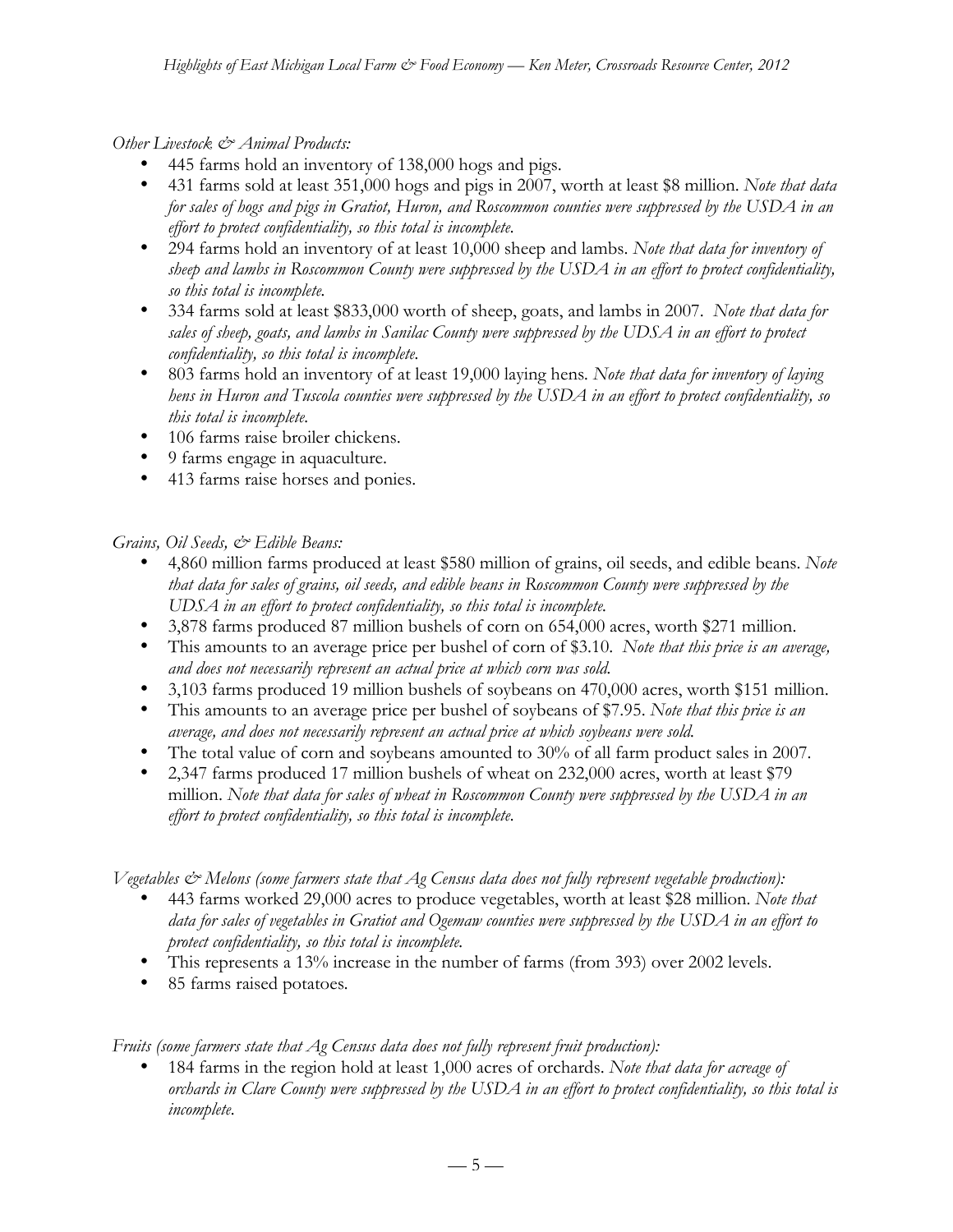• 241 farms sold at least \$2.2 million of fruits, nuts, and berries*. Note that data for sales of fruits, nuts, and berries, in Bay, Roscommon, and Sanilac counties were suppressed by the USDA in an effort to protect confidentiality, so this total is incomplete.*

# *Nursery & Greenhouse Plants:*

- 202 farms sold at least \$17 million worth of ornamentals in 2007. *Note that data for sales of ornamentals in Clare and Midland counties were suppressed by the USDA in an effort to protect confidentiality, so this total is incomplete.*
- This represents an increase of 6% in the number of farms (from 190) since 2002.
- 93 farms sold Christmas trees.

# *Direct & Organic Sales:*

- 942 farms sell \$5.7 million of food products directly to consumers. This is a 24% increase of number of farms (758 in 2002) selling direct, and an 8% increase in direct sales over 2002 sales of \$5.3 million.
- This amounts to 0.4% of farm product sales, the same as the national average of 0.4%.
- Tuscola County leads the region in direct sales, with \$1.2 million.
- 97 farms in the region sold at least \$12 million of organic products, accounting for at least 37% of Michigan's organic sales. *Note that data for sales of organic products in Bay, Gladwin, Iosco, Isabella, Ogemaw, and Roscommon counties were suppressed by the USDA in an effort to protect confidentiality, so this total is incomplete.*
- For comparison, 582 farms in Michigan sold \$32 million of organic food products.
- 95 farms market through community supported agriculture (CSA).
- 396 farms produce and sell value-added products.

# *Conservation Practices:*

- 3,529 farms use conservation methods such as no-till, limited tilling, filtering field runoff to remove chemicals, fencing animals to prevent them from entering streams, etc.
- 1,021 farms practice rotational or management intensive grazing.
- 85 farms generate energy or electricity on the farm.

# *Other Crops:*

- 884 farms produced 1.2 million tons of corn for silage on 75,000 acres.
- 482 farms produced 701,000 bushels of oats on 12,000 acres.
- 701 farms produced at least 3.4 million tons of sugarbeets (for sugar) on over 142,000 acres. *Note that data for tonnage and acreage of sugarbeets in Isabella and Ogemaw Counties were suppressed by the USDA in an effort to protect confidentiality, so these totals are incomplete.*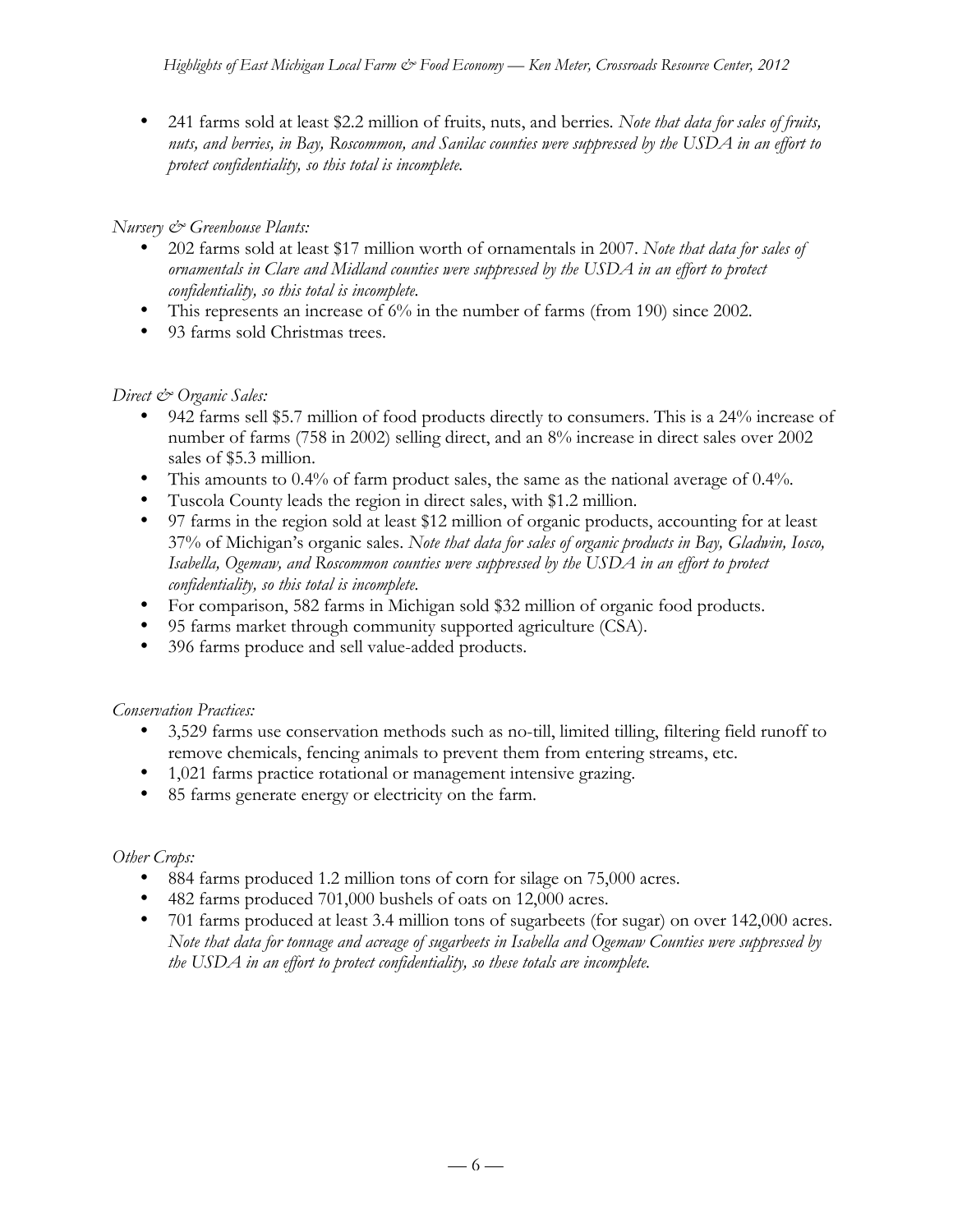| Small family farms:             | Farms  | Percent | Acres     | Percent |
|---------------------------------|--------|---------|-----------|---------|
| Limited-resource                | 1,657  | 15%     | 118,498   | $5\%$   |
| Retirement                      | 2,508  | $22\%$  | 245,284   | $9\%$   |
| Residential/lifestyle           | 3,653  | 33%     | 299,874   | $11\%$  |
| Farming occupation/lower sales  | 1,361  | $12\%$  | 167,021   | $6\%$   |
| Farming occupation/higher sales | 614    | $5\%$   | 279,044   | $11\%$  |
| Large family farms              | 489    | $4\%$   | 411,097   | 16%     |
| Very large family farms         | 519    | $5\%$   | 830,493   | 32%     |
| Nonfamily farms                 | 337    | $3\%$   | 120,261   | $5\%$   |
| Total                           | 11,138 |         | 2,471,572 |         |

## **Limited-resource farms and others in East Michigan (Census of Agriculture, 2007)**

*Definition of terms (Agricultural Census 2007):*

**Limited-resource farms** have market value of agricultural products sold gross sales of less than \$100,000, and total principal operator household income of less than \$20,000.

**Retirement farms** have market value of agricultural products sold of less than \$250,000, and a principal operator who reports being retired.

**Residential/lifestyle farms** have market value of agricultural products sold of less than \$250,000, and a principal operator who reports his/her primary occupation as other than farming.

**Farming occupation/lower-sales farms** have market value of agricultural products sold of less than \$100,000, and a principal operator who reports farming as his/her primary occupation.

**Farming occupation/higher-sales farms** have market value of agricultural products sold of between \$100,000 and \$249,999, and a principal operator who reports farming as his/her primary occupation.

**Large family farms** have market value of agricultural products sold between \$250,000 and \$499,999.

**Very large family farms** have market value of agricultural products sold of \$500,000 or more.

**Nonfamily farms are farms** organized as nonfamily corporations, as well as farms operated by hired manager.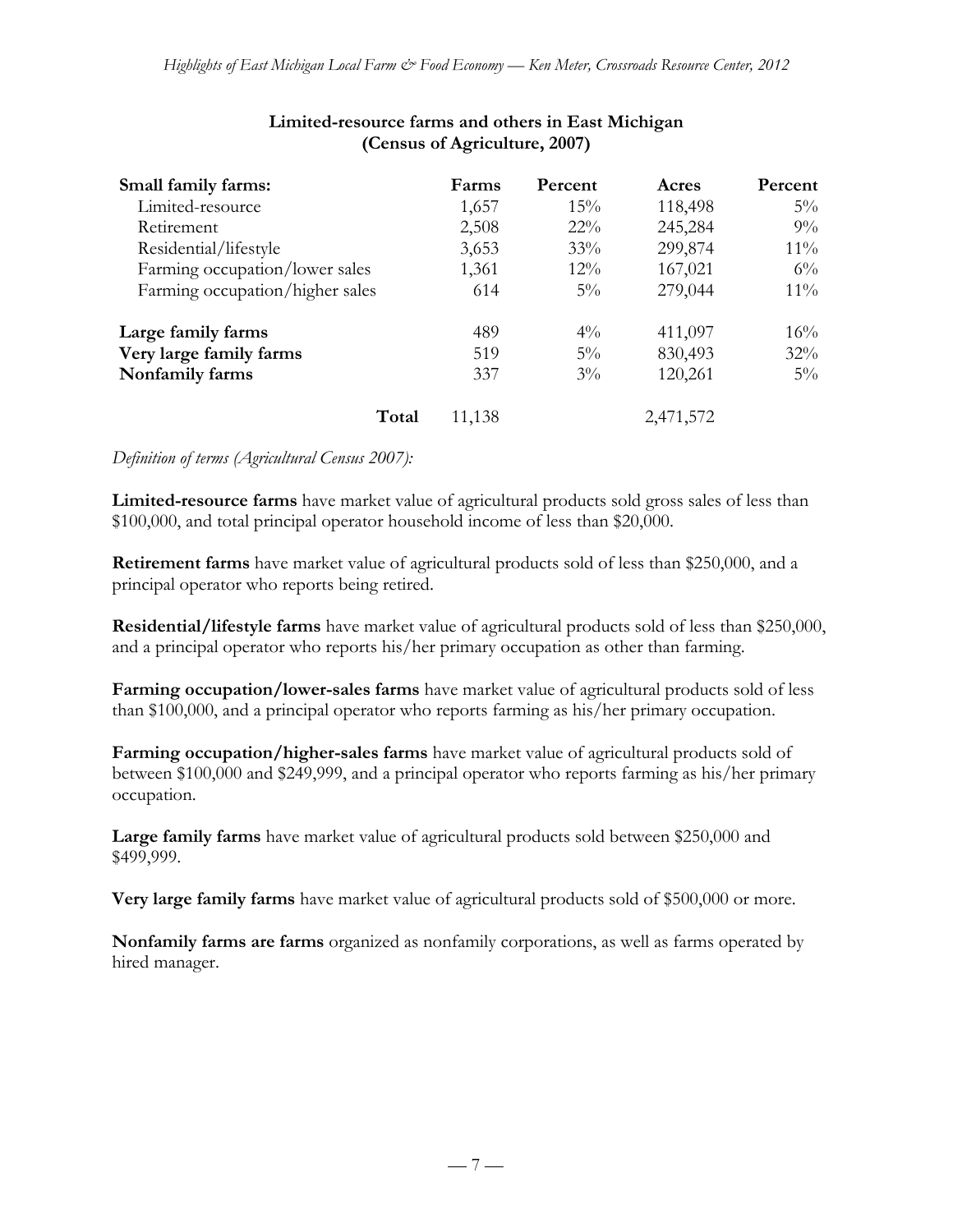# **County and State Highlights**

## **Arenac County highlights (Agriculture Census 2007):**

- 488 farms, 28% more than in 2002.
- Arenac County has 95,000 acres of land in farms.
- Farmers sold \$30 million of products in 2007.
- \$18 million (60%) of these sales were crops.
- \$12 million (40%) of these sales were livestock.
- The most prevalent farm size is 50 to 179 acres, with 179 farms (37%) in this category.
- The next most prevalent is 10 to 49 acres, with 171 (35%) farms.
- 22 farms  $(5%)$  are 1,000 acres or more.
- 193 farms  $(40\%)$  are less than 50 acres.
- 351 farms (72%) sold less than \$10,000 in farm products.
- 63 farms (13%) sold more than \$100,000 in farm products.
- Arenac County ranks  $8<sup>th</sup>$  in Michigan for acreage of dry edible beans, with 5,351.
- 20 farms sold \$75,000 of food directly to consumers. This is a one-farm decrease in the number of farms selling direct (21 in 2002), and a 121% increase in direct sales over 2002 sales of \$34,000.
- Direct sales were 0.3% of farm product sales, less than the national average of 0.4%.

# **Bay County highlights (Agriculture Census 2007):**

- 851 farms, 8% more than in 2002.
- Bay County has 186,000 acres of land in farms.
- Farmers sold \$77 million of products in 2007.
- \$69 million (90%) of these sales were crops.
- \$8 million (10%) of these sales were livestock.
- The most prevalent farm size is 10 to 49 acres, with 297 farms (35%) in this category.
- The next most prevalent is 50 to 179 acres, with 271 (32%) farms.
- 43 farms  $(5\%)$  are 1,000 acres or more.
- 342 farms (40%) are less than 50 acres.
- 426 farms (50%) sold less than \$10,000 in farm products.
- 176 farms (21%) sold more than \$100,000 in farm products.
- Bay County ranks 2nd in Michigan for inventory of quail, but *inventory figures were not released by the USDA in an effort to protect confidentiality.*
- The county ranks  $3<sup>rd</sup>$  in the state for acreage of dry edible beans, with 20,000.
- Bay County ranks  $5<sup>th</sup>$  in the state for sales of forage crops (hay, etc.), with \$11 million.
- The county ranks fifth in the state for acreage of sugarbeets (for sugar), with 14,000.
- $\bullet$  Bay County ranks  $6<sup>th</sup>$  in Michigan for inventory of farm-raised deer, with 772.
- The county ranks  $10<sup>th</sup>$  in the state for inventory of bee colonies, with 2,524.
- 93 farms sold \$809,000 of food directly to consumers. This is a 33% increase in the number of farms selling direct (70 in 2002), and a 28% decrease in direct sales since 2002 sales of \$1.1 million.
- Direct sales were 1% of farm product sales, more than twice the national average of 0.4%.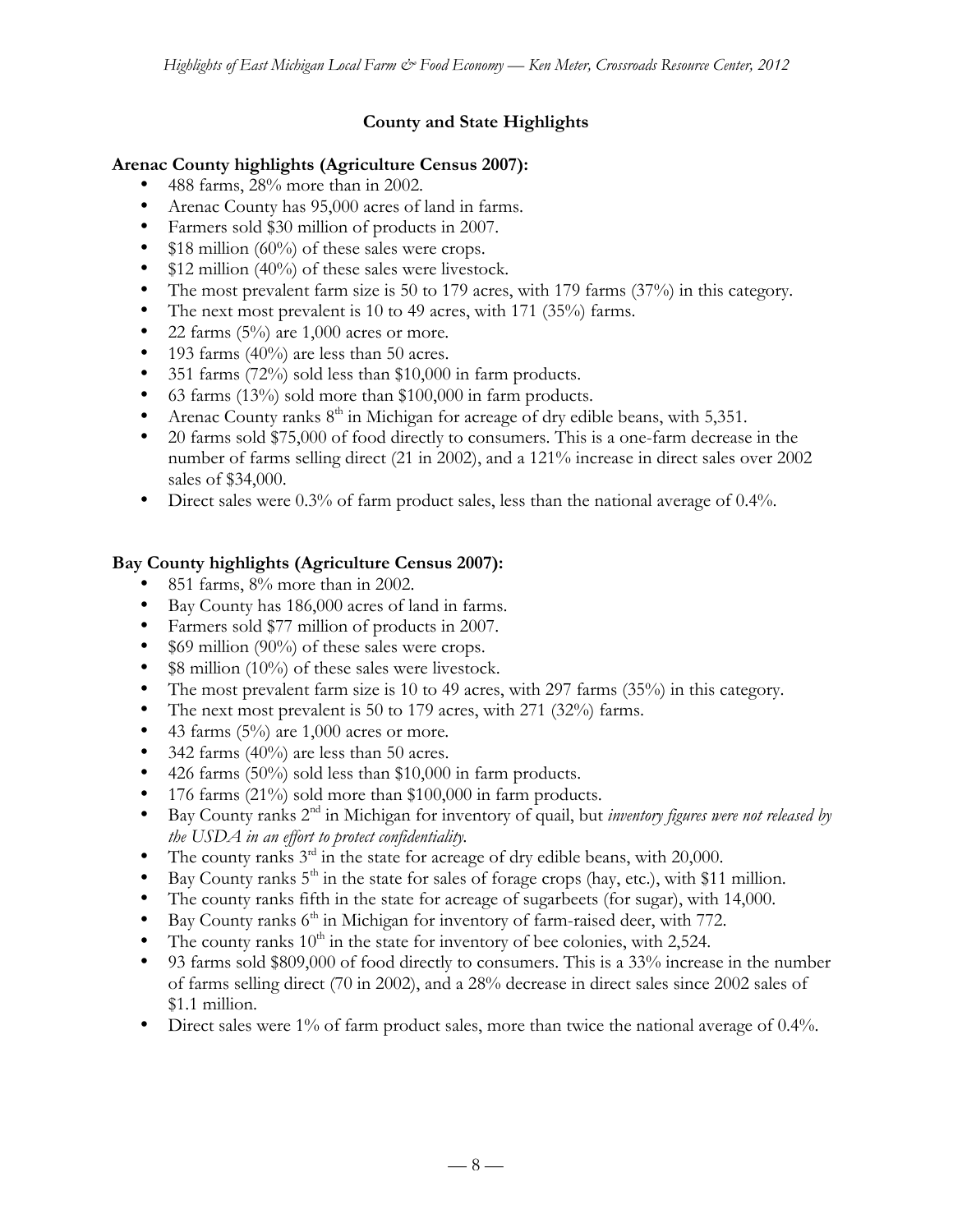### **Clare County highlights (Agriculture Census 2007):**

- 450 farms, 9% more than in 2002.
- Clare County has 68,000 acres of land in farms.
- Farmers sold \$18.3 million of products in 2007.
- \$2.7 million (15%) of these sales were crops.
- \$15.6 million (85%) of these sales were livestock.
- The most prevalent farm size is 50 to 179 acres, with 206 farms (46%) in this category.
- The next most prevalent is 10 to 49 acres, with 133 (30%) farms.
- 7 farms  $(2\%)$  are 1,000 acres or more.
- 157 farms (35%) are less than 50 acres.
- 307 farms (68%) sold less than \$10,000 in farm products.
- 40 farms (9%) sold more than \$100,000 in farm products.
- Clare County ranks  $1<sup>st</sup>$  in Michigan for acreage of short-rotation woody crops, with 958.
- 36 farms sold \$80,000 of food directly to consumers. This is a 10% decrease in the number of farms selling direct (40 in 2002), and a 36% decrease in direct sales since 2002 sales of \$125,000.
- Direct sales were 0.4% of farm product sales, the same as the national average of 0.4%.

# **Gladwin County highlights (Agriculture Census 2007):**

- 557 farms, 4% more than in 2002.
- Gladwin County has 68,000 acres of land in farms.
- Farmers sold \$12.1 million of products in 2007.
- \$6.6 million (55%) of these sales were crops.
- \$5.5 million (45%) of these sales were livestock.
- The most prevalent farm size is 50 to 179 acres, with 270 farms (48%) in this category.
- The next most prevalent is 10 to 49 acres, with 175 (31%) farms.
- 7 farms  $(1\%)$  are 1,000 acres or more.
- 198 farms  $(36\%)$  are less than 50 acres.
- 389 farms (70%) sold less than \$10,000 in farm products.
- 18 farms (3%) sold more than \$100,000 in farm products.
- 59 farms sold \$256,000 of food directly to consumers. This is a 20% increase in the number of farms selling direct (49 in 2002), and an 11% decrease in direct sales since 2002 sales of \$289,000.
- Direct sales were 2.1% of farm product sales, more than 5 times the national average of  $0.4\%$ .

# **Gratiot County highlights (Agriculture Census 2007):**

- $1,036$  farms,  $2\%$  more than in 2002.
- Gratiot County has 287,000 acres of land in farms.
- Farmers sold \$190 million of products in 2007.
- \$86 million (45%) of these sales were crops.
- \$104 million (55%) of these sales were livestock.
- The most prevalent farm size is 50 to 179 acres, with 354 farms (34%) in this category.
- The next most prevalent is 10 to 49 acres, with 333 (32%) farms.
- 73 farms  $(7%)$  are 1,000 acres or more.
- 400 farms (39%) are less than 50 acres.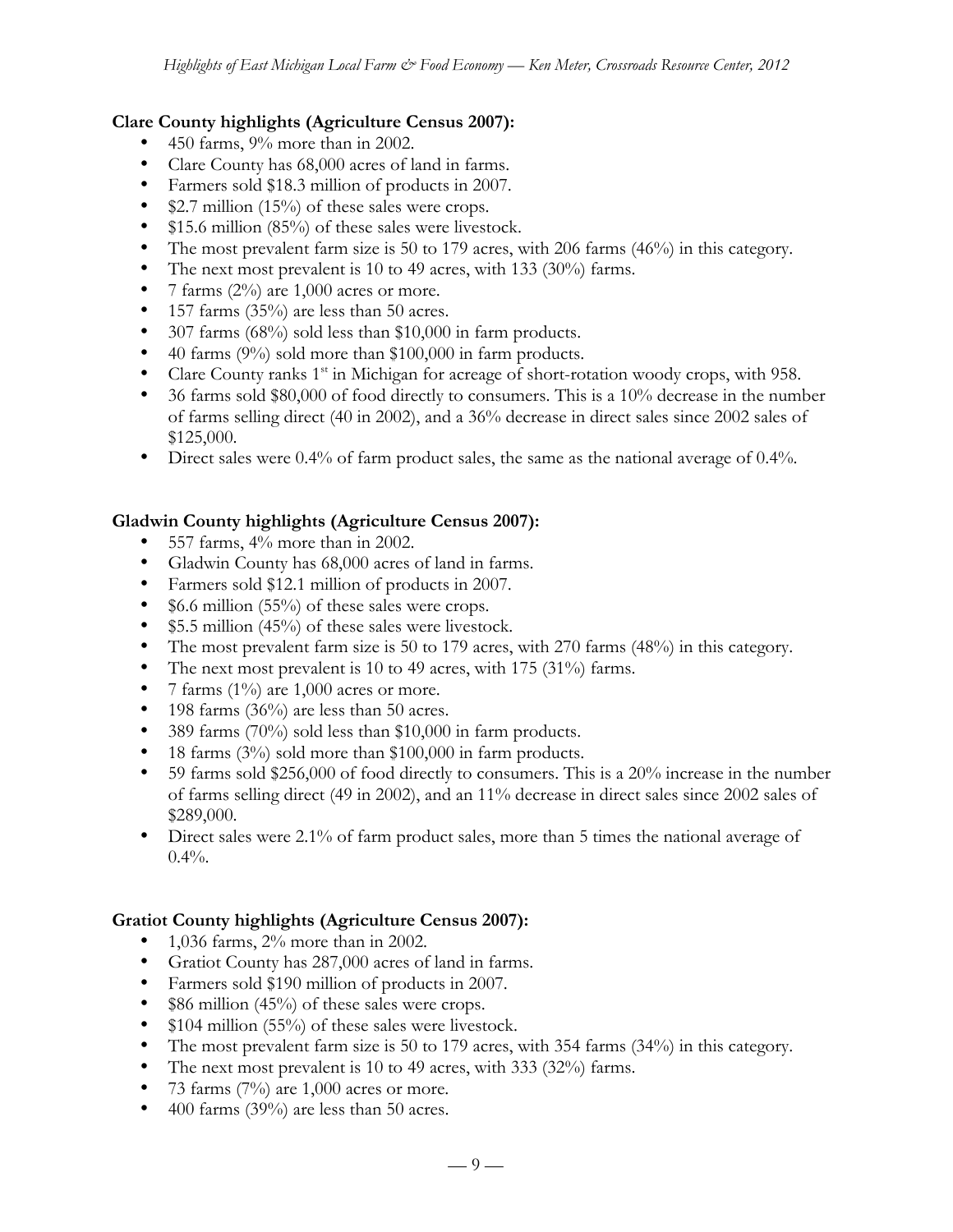- 522 farms  $(50\%)$  sold less than \$10,000 in farm products.
- 218 farms (21%) sold more than \$100,000 in farm products.
- Gratiot County ranks 3<sup>rd</sup> in Michigan for sales of cattle and calves, with \$21 million.
- The county ranks  $4<sup>th</sup>$  in the state for acreage of soybeans, with 77,000.
- Gratiot County ranks  $4<sup>th</sup>$  in the state for inventory of pullets for laying flock replacement, but inventory figures were not released by the USDA in order to protect confidentiality.
- The county ranks fourth in the state for inventory of hogs and pigs, with 61,000.
- Gratiot County ranks  $5<sup>th</sup>$  in Michigan for livestock sales.
- The county ranks 5<sup>th</sup> the state for inventory of turkeys, but *inventory figures were not released by the USDA in an effort to protect confidentiality.*
- Gratiot County ranks 6th in the state for sales of forage crops (hay, etc.), but *sales figures were not released by the USDA in an effort to protect confidentiality.*
- The county ranks sixth in the state for sales of poultry and eggs, but *sales figures were not released by the USDA in an effort to protect confidentiality.*
- Gratiot County ranks  $6<sup>th</sup>$  in state for sales of milk, with \$61 million.
- The county ranks  $6<sup>th</sup>$  in Michigan for acreage of sugarbeets (for sugar), with 10,000.
- Gratiot County ranks  $6<sup>th</sup>$  in the state for inventory of cattle and calves, with 39,000.
- The county ranks seventh in the state for sales of agricultural products.
- Gratiot County ranks  $7<sup>th</sup>$  in the state for sales of grains, oilseeds, dry beans, and dry peas, with \$69 million.
- The county ranks  $7<sup>th</sup>$  in the state for sales of hogs and pigs, but *sales figures were not released by the USDA in an effort to protect confidentiality.*
- Gratiot County ranks  $7<sup>th</sup>$  in Michigan for acreage of corn for grain, with 92,000.
- The county ranks tenth in the state for acreage of wheat, with 17,000.
- 77 farms sold \$615,000 of food directly to consumers. This is a 15% increase in the number of farms selling direct (77 in 2002), and a 124% increase in direct sales over 2002 sales of \$274,000.
- Direct sales were 0.3% of farm product sales, less than the national average of 0.4%.

# **Huron County highlights (Agriculture Census 2007):**

- 1,394 farms, 17% more than in 2002.
- Huron County has 441,000 acres of land in farms.
- Farmers sold \$375 million of products in 2007.
- \$167 million (44%) of these sales were crops.
- \$208 million (56%) of these sales were livestock.
- The most prevalent farm size is 10 to 49 acres, with 404 farms (29%) in this category.
- The next most prevalent is 50 to 179 acres, with 397 (28%) farms.
- 118 farms  $(8\%)$  are 1,000 acres or more.
- 500 farms (36%) are less than 50 acres.
- 618 farms (44%) sold less than \$10,000 in farm products.
- 479 farms (34%) sold more than \$100,000 in farm products.
- Huron County ranks  $1<sup>st</sup>$  in Michigan, and  $4<sup>th</sup>$  in the United States for acreage of dry edible beans, with 73,000.
- The County ranks  $1<sup>st</sup>$  in the state and  $4<sup>th</sup>$  in the country for acreage of sugarbeets (for sugar), with 53,000.
- Huron County ranks 1<sup>st</sup> in the state for sales of grains, oilseeds, dry beans, and dry peas, with \$115 million.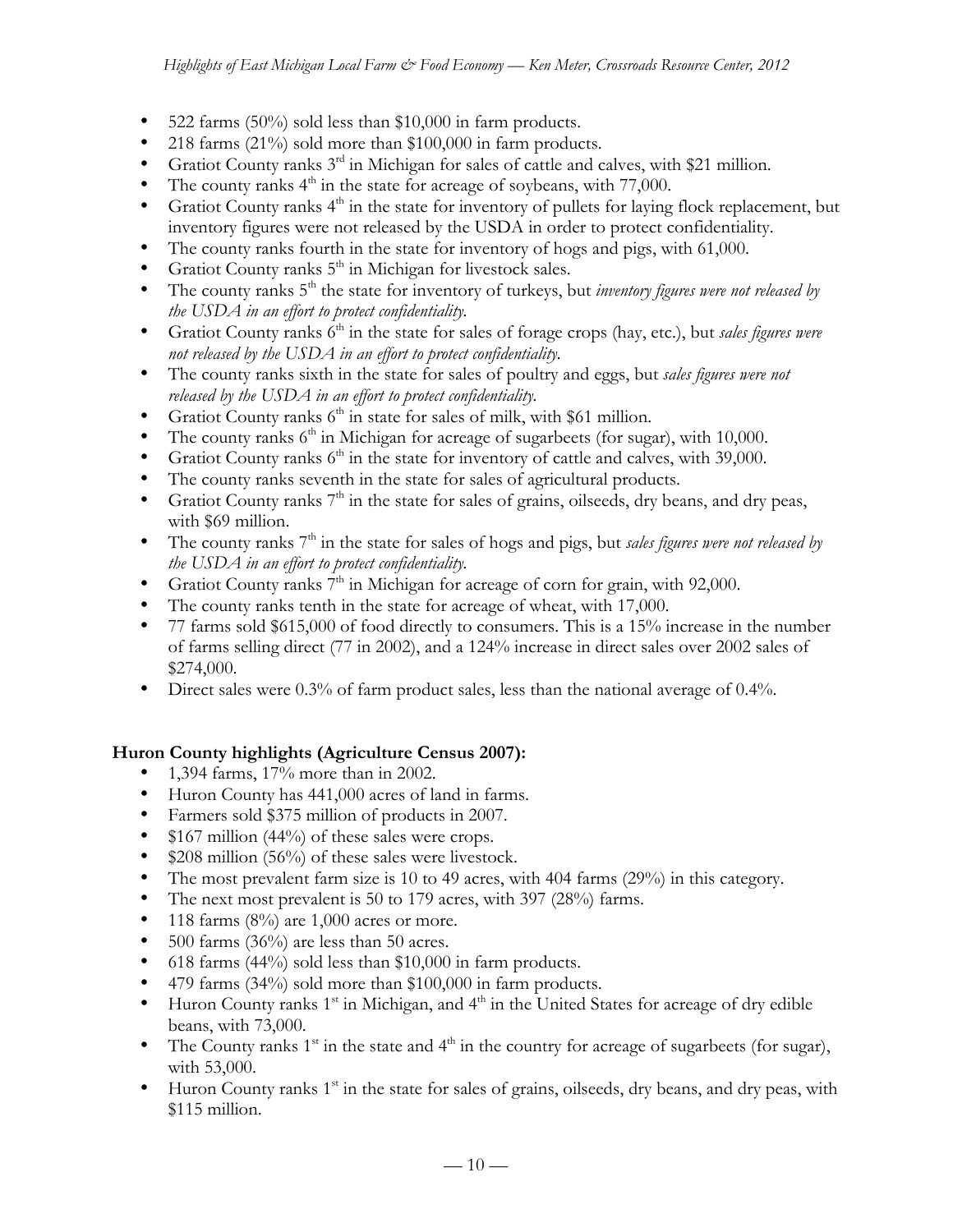- The county ranks first in the state for sales of forage crops (hay, etc.), with \$49 million.
- Huron County ranks  $1<sup>st</sup>$  in the state for sales of cattle and calves, with \$78 million.
- The county ranks  $1<sup>st</sup>$  in Michigan for sales of milk, with \$108 million.
- Huron County ranks  $1<sup>st</sup>$  in the state for acreage of wheat for grain, with 59,000.
- The county ranks first in the state for inventory of cattle and calves, with 106,000.
- Huron County ranks  $2<sup>nd</sup>$  in the state for crop sales.
- The county ranks  $2<sup>nd</sup>$  in the state for livestock sales.
- Huron County ranks  $3<sup>rd</sup>$  in Michigan for sales of agricultural products.
- The county ranks third in the state for acreage of corn, with 100,000.
- Huron County ranks  $3^{rd}$  in the state for inventory of bee colonies, with 4,860.
- The county ranks 4<sup>th</sup> in the state for inventory of laying hens, but *inventory figures were not released by the USDA in an effort to protect confidentiality.*
- Huron County ranks 5th in the state for sales of poultry and eggs, but *sales figures were not released by the USDA in an effort to protect confidentiality.*
- The county ranks fifth in Michigan for inventory of pullets for laying flock replacement, but *inventory figures were not released by the USDA in an effort to protect confidentiality.*
- Huron County ranks 10<sup>th</sup> in the state for sales of hogs and pigs, but *sales figures were not released by the USDA in an effort to protect confidentiality.*
- The county ranks  $10^{th}$  in the state for inventory of hogs and pigs, with 37,000.
- 52 farms sold \$368,000 of food directly to consumers. This is a 33% increase in the number of farms selling direct (39 in 2002), and a 55% increase in direct sales over 2002 sales of \$238,000.
- Direct sales were 0.1% of farm product sales, one quarter the national average of 0.4%.

# **Iosco County highlights (Agriculture Census 2007):**

- 316 farms, 11% more than in 2002.
- Iosco County has 48,000 acres of land in farms.
- Farmers sold \$15 million of products in 2007.
- \$4.7 million (31%) of these sales were crops.
- \$10.3 million (69%) of these sales were livestock.
- The most prevalent farm size is 10 to 49 acres, with 127 farms (40%) in this category.
- The next most prevalent is 50 to 179 acres, with 121 (38%) farms.
- 6 farms  $(2\%)$  are 1,000 acres or more.
- 136 farms (43%) are less than 50 acres.
- 241 farms (76%) sold less than \$10,000 in farm products.
- 27 farms  $(9\%)$  sold more than \$100,000 in farm products.
- 52 farms sold \$140,000 of food directly to consumers. This is a 108% increase in the number of farms selling direct (25 in 2002), and a 79% increase in direct sales over 2002 sales of \$78,000.
- Direct sales were 0.9% of farm product sales, more than twice the national average of 0.4%.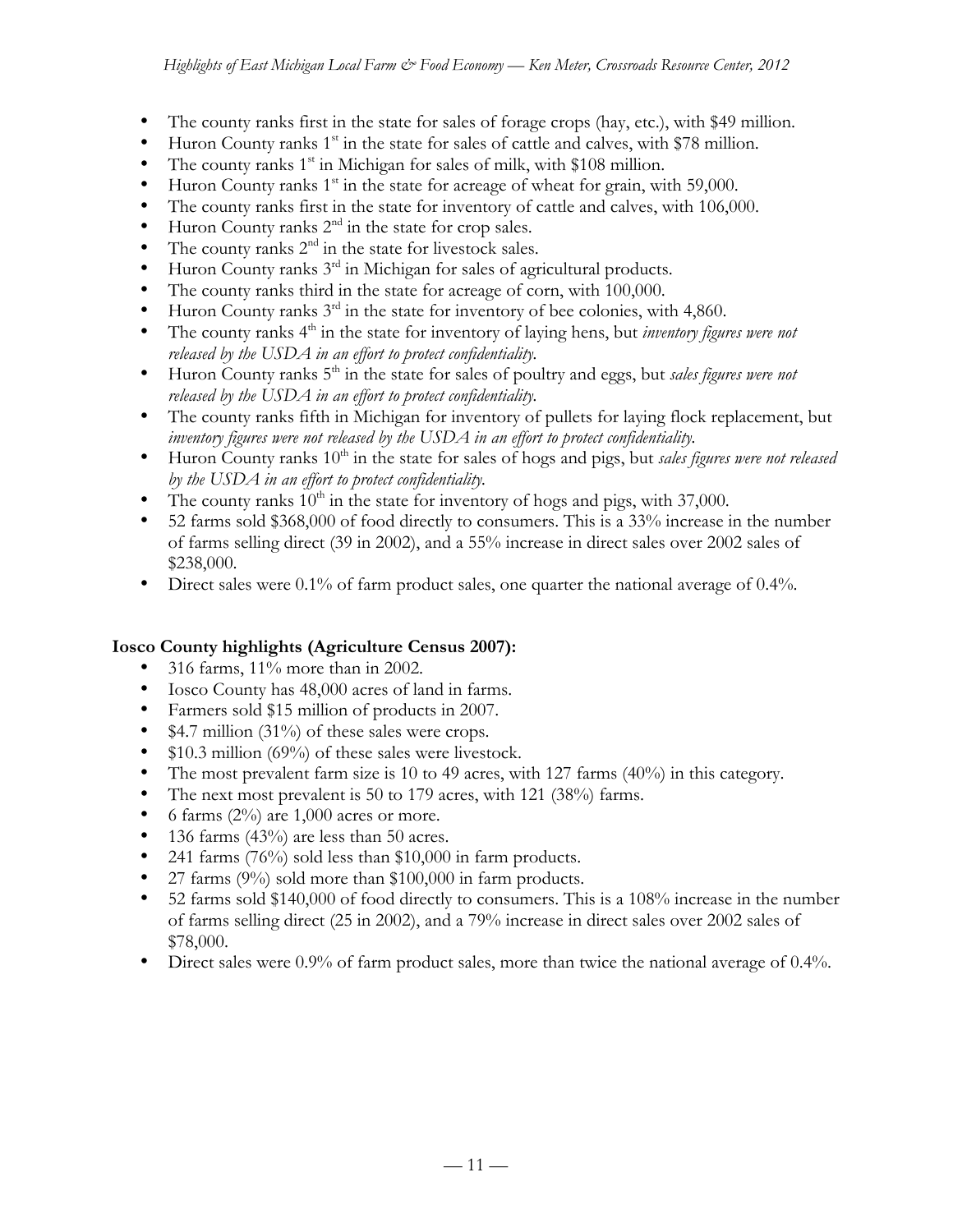## **Isabella County highlights (Agriculture Census 2007):**

- 1,018 farms, 7% more than in 2002.
- Isabella County has 196,000 acres of land in farms.
- Farmers sold \$71.4 million of products in 2007.
- \$36 million (50%) of these sales were crops.
- \$35.4 million (50%) of these sales were livestock.
- The most prevalent farm size is 50 to 179 acres, with 397 farms (39%) in this category.
- The next most prevalent is 10 to 49 acres, with 317 (31%) farms.
- 32 farms  $(3\%)$  are 1,000 acres or more.
- 366 farms  $(36\%)$  are less than 50 acres.
- 621 farms (61%) sold less than \$10,000 in farm products.
- 139 farms (14%) sold more than \$100,000 in farm products.
- Isabella County ranks  $6<sup>th</sup>$  in Michigan for inventory of pheasants, with 12,000.
- The county ranks  $8<sup>th</sup>$  in the state for inventory of cattle and calves, with 29,000.
- Isabella County ranks  $9<sup>th</sup>$  in the state for sales of cattle and calves, with \$11 million.
- The county ranks ninth in the state for inventory of broiler chickens, with 2,467.
- Isabella County ranks  $10^{th}$  in the state for sales of forage crops (hay, etc.), with \$3 million.
- The county ranks  $10<sup>th</sup>$  in Michigan for acreage of forage crops (hay, etc.), with 28,000.
- 94 farms sold \$527,000 of food directly to consumers. This is a 31% increase in the number of farms selling direct (72 in 2002), and a 48% increase in direct sales over 2002 sales of \$355,000.
- Direct sales were 0.7% of farm product sales, nearly double the national average of 0.4%.

#### **Midland County highlights (Agriculture Census 2007):**

- 571 farms,  $12\%$  more than in 2002.
- Midland County has 91,000 acres of land in farms.
- Farmers sold \$48.8 million of products in 2007.
- \$22.4 million (46%) of these sales were crops.
- \$26.4 million (54%) of these sales were livestock.
- The most prevalent farm size is 10 to 49 acres, with 217 farms (38%) in this category.
- The next most prevalent is 50 to 179 acres, with 201 (35%) farms.
- 17 farms  $(3\%)$  are 1,000 acres or more.
- 267 farms (47%) are less than 50 acres.
- 392 farms (69%) sold less than \$10,000 in farm products.
- 58 farms (10%) sold more than \$100,000 in farm products.
- Midland County ranks 8<sup>th</sup> in the Michigan for sales of forage crops (hay, etc.), but *sales figures were not released by the USDA in an effort to protect confidentiality.*
- The county ranks  $8<sup>th</sup>$  in the state for acreage of sugarbeets (for sugar), with 3,427.
- 67 farms sold \$212,000 of food directly to consumers. This is a 76% increase in the number of farms selling direct (38 in 2002), and a 168% increase in direct sales over 2002 sales of \$79,000.
- Direct sales were 0.4% of farm product sales, the same as the national average of 0.4%.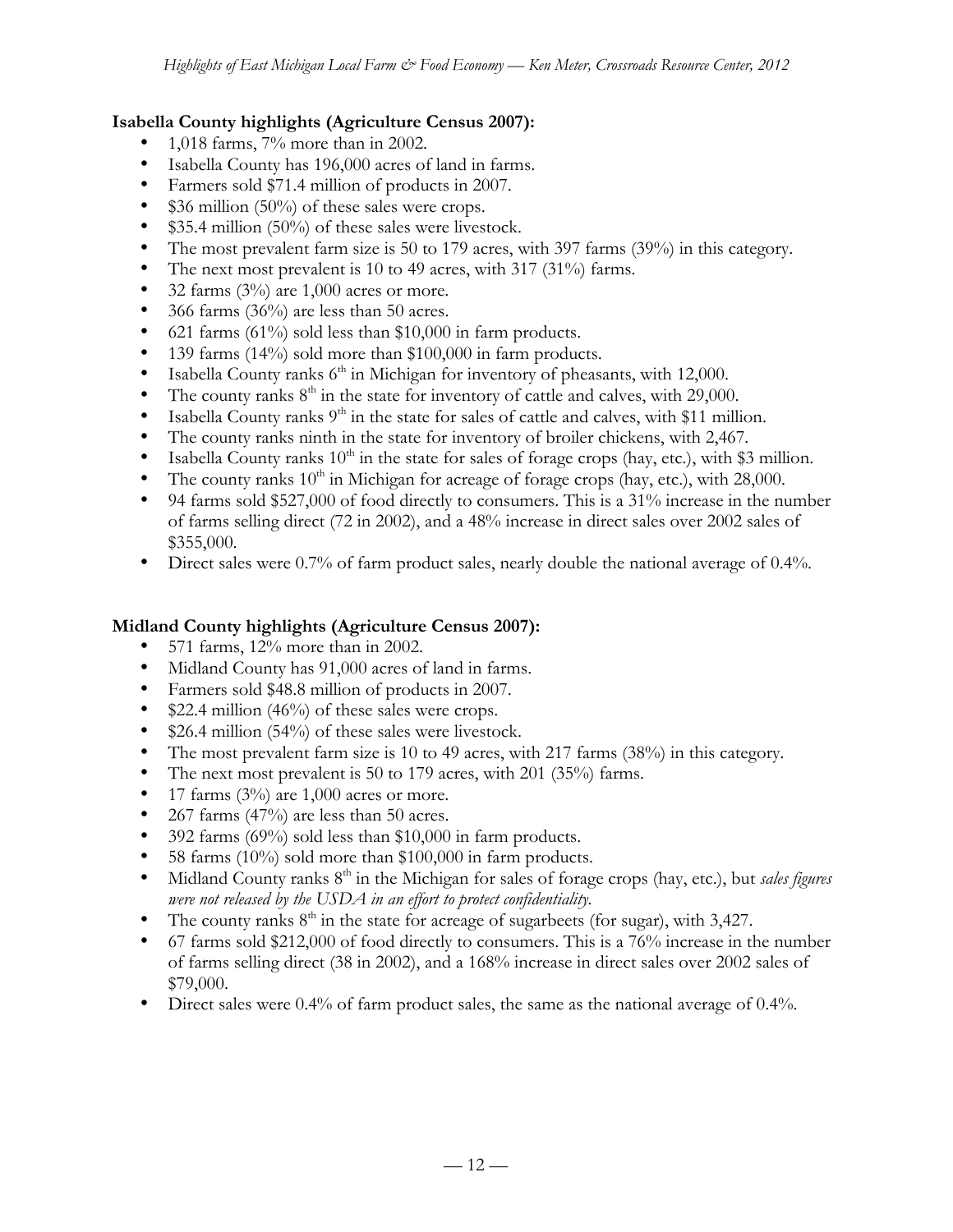### **Ogemaw County highlights (Agriculture Census 2007):**

- 321 farms, 25% more than in 2002.
- Ogemaw County has 61,000 acres of land in farms.
- Farmers sold \$30.5 million of products in 2007.
- \$4.1 million (13%) of these sales were crops.
- \$26.4 million (87%) of these sales were livestock.
- The most prevalent farm size is 50 to 179 acres, with 122 farms (38%) in this category.
- The next most prevalent is 10 to 49 acres, with 96 (30%) farms.
- 12 farms  $(4\%)$  are 1,000 acres or more.
- 108 farms (34%) are less than 50 acres.
- 213 farms (4%) sold less than \$10,000 in farm products.
- 44 farms (14%) sold more than \$100,000 in farm products.
- 25 farms sold \$65,000 of food directly to consumers. This is a two-farm decrease in the number of farms selling direct (27 in 2002), and a 70% decrease in direct sales from 2002 sales of \$216,000.
- Direct sales were 0.2% of farm product sales, one half the national average of 0.4%.

### **Roscommon County highlights (Agriculture Census 2007):**

- 54 farms, 8 farms more than in 2002.
- Roscommon County has 4,749 acres of land in farms.
- Farmers sold \$379,000 of products in 2007.
- $$170,000$  (45%) of these sales were crops.
- \$209,000 (55%) of these sales were livestock.
- The most prevalent farm size is 10 to 49 acres, with 23 farms (43%) in this category.
- The next most prevalent is 50 to 179 acres, with 20 (37%) farms.
- No farms are 1,000 acres or more.
- 25 farms  $(46\%)$  are less than 50 acres.
- 42 farms (78%) sold less than \$10,000 in farm products.
- No farms sold more than \$100,000 in farm products.
- Roscommon County ranks  $6<sup>th</sup>$  in Michigan for acreage of fresh cut herbs, with 4.
- 7 farms sold \$20,000 of food directly to consumers. There was no change in the number of farms selling direct since 2002, and a 17% decrease in direct sales since 2002 sales of \$24,000.
- Direct sales were 5.3% of farm product sales, more than thirteen times the national average of  $0.4\%$ .

#### **Saginaw County highlights (Agriculture Census 2007):**

- 1,533 farms, 13% more than in 2002.
- Saginaw County has 324,000 acres of land in farms.
- Farmers sold \$142.5 million of products in 2007.
- \$126.5 million (89%) of these sales were crops.
- \$16 million (11%) of these sales were livestock.
- The most prevalent farm size is 10 to 49 acres, with 568 farms (37%) in this category.
- The next most prevalent is 50 to 179 acres, with 493 (32%) farms.
- 63 farms  $(4\%)$  are 1,000 acres or more.
- 666 farms  $(43\%)$  are less than 50 acres.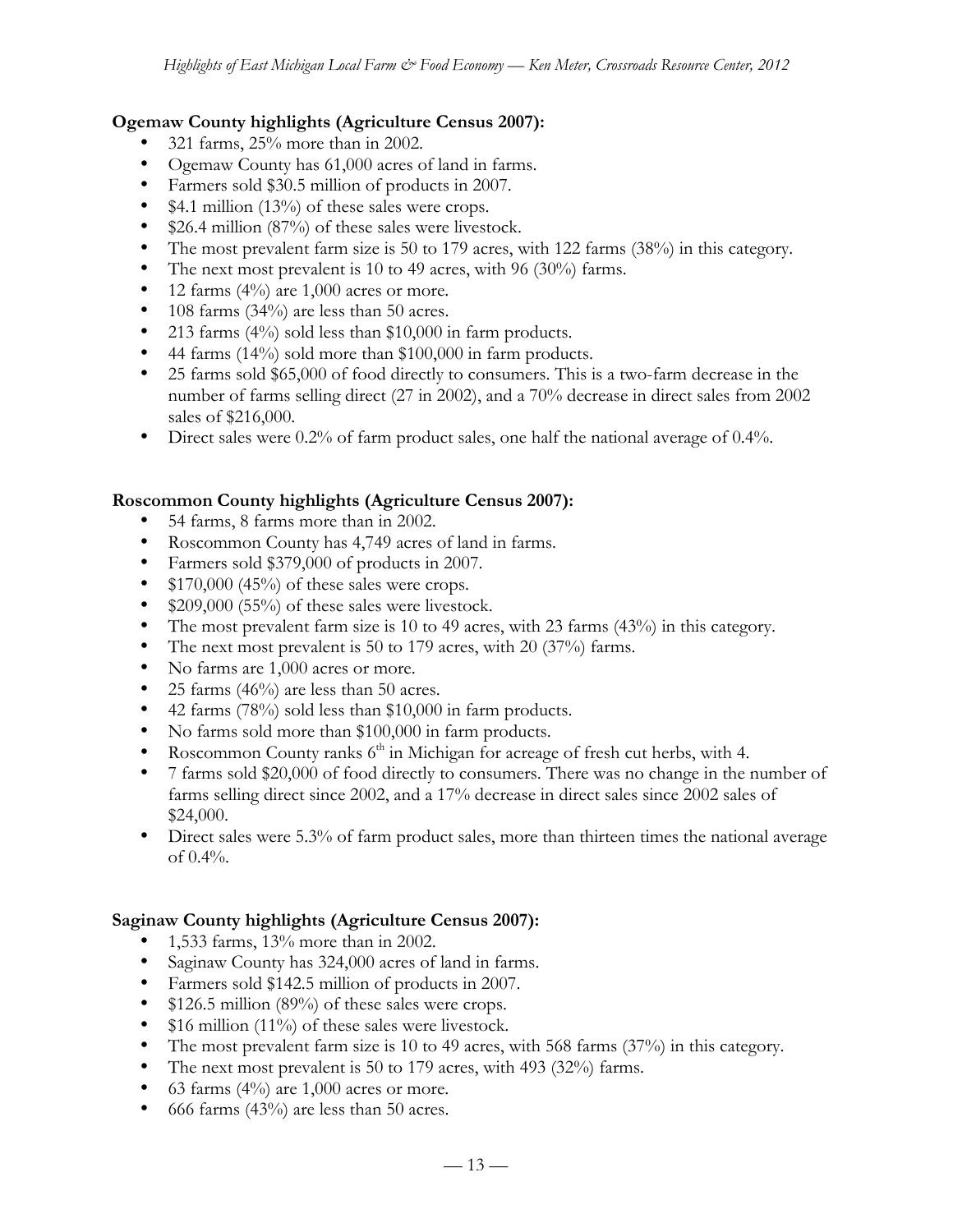- 774 farms  $(50\%)$  sold less than \$10,000 in farm products.
- 270 farms (18%) sold more than \$100,000 in farm products.
- Saginaw County ranks  $1<sup>st</sup>$  in Michigan for acreage of corn, with 113,000.
- The county ranks  $3^{rd}$  in the state for acreage of soybeans, with 84,000.
- Saginaw County ranks  $4<sup>th</sup>$  in the state for sales of grains, oilseeds, dry beans, and dry peas, with \$93 million.
- The county ranks fourth in the state for sales of forage crops (hay etc.), with \$17 million.
- Saginaw County ranks  $4<sup>th</sup>$  in Michigan for acreage of sugarbeets (for sugar), with 18,000.
- The county ranks  $6<sup>th</sup>$  in the state for acreage of wheat, with 27,000.
- Saginaw County ranks  $6<sup>th</sup>$  in the state for acreage of dry edible beans, with 9,461.
- The county ranks seventh in the state for crop sales.
- 109 farms sold \$770,000 of food directly to consumers. This is a 27% increase in the number of farms selling direct (86 in 2002), and a 13% decrease in direct sales since 2002 sales of \$888,000.
- Direct sales were 0.5% of farm product sales, more than the national average of 0.4%.

### **Sanilac County highlights (Agriculture Census 2007):**

- 1,535 farms, 4% less than in 2002.
- Sanilac County has 417,000 acres of land in farms.
- Farmers sold \$216.7 million of products in 2007.
- \$118.2 million (55%) of these sales were crops.
- \$98.5 million (45%) of these sales were livestock.
- The most prevalent farm size is 50 to 179 acres, with 523 farms (34%) in this category.
- The next most prevalent is 10 to 49 acres, with 431 (28%) farms.
- 100 farms  $(7%)$  are 1,000 acres or more.
- 504 farms  $(33\%)$  are less than 50 acres.
- 750 farms (49%) sold less than \$10,000 in farm products.
- 377 farms (25%) sold more than \$100,000 in farm products.
- Sanilac County ranks  $1<sup>st</sup>$  in Michigan and  $2<sup>nd</sup>$  in the United States for inventory of pheasants, but *inventory figures were not released in an effort to protect confidentiality.*
- The county ranks  $1<sup>st</sup>$  in the state for acreage of soybeans, with 109,000.
- Sanilac County ranks  $2<sup>nd</sup>$  in the state for sales of cattle and calves, with \$26 million.
- The county ranks second in the state for acreage of wheat, with 48,000.
- Sanilac County ranks  $2<sup>nd</sup>$  in the state for inventory of cattle and calves with 56,000.
- The county ranks  $3<sup>rd</sup>$  in Michigan for sales of grains, oilseeds, dry beans, and dry peas, with \$94 million.
- Sanilac County ranks  $3<sup>rd</sup>$  in the state for sales of forage crops (hay, etc.), with \$20 million.
- The county ranks third in the state for sales of milk, with \$71 million.
- Sanilac County ranks  $3<sup>rd</sup>$  in the state for acreage of forage crops (hay, etc.), with 35,000.
- The county ranks  $3<sup>rd</sup>$  in the state for acreage of sugarbeets (for sugar), with 19,000.
- Sanilac County ranks 4<sup>th</sup> in Michigan for sales of agricultural products.
- The county ranks seventh in the state for sales of livestock.
- Sanilac County ranks  $7<sup>th</sup>$  in the state for inventory of bee colonies, with 3,371.
- The county ranks  $9<sup>th</sup>$  in the state for acreage of corn, with 91,000.
- Sanilac County ranks  $10<sup>th</sup>$  in the state for crop sales.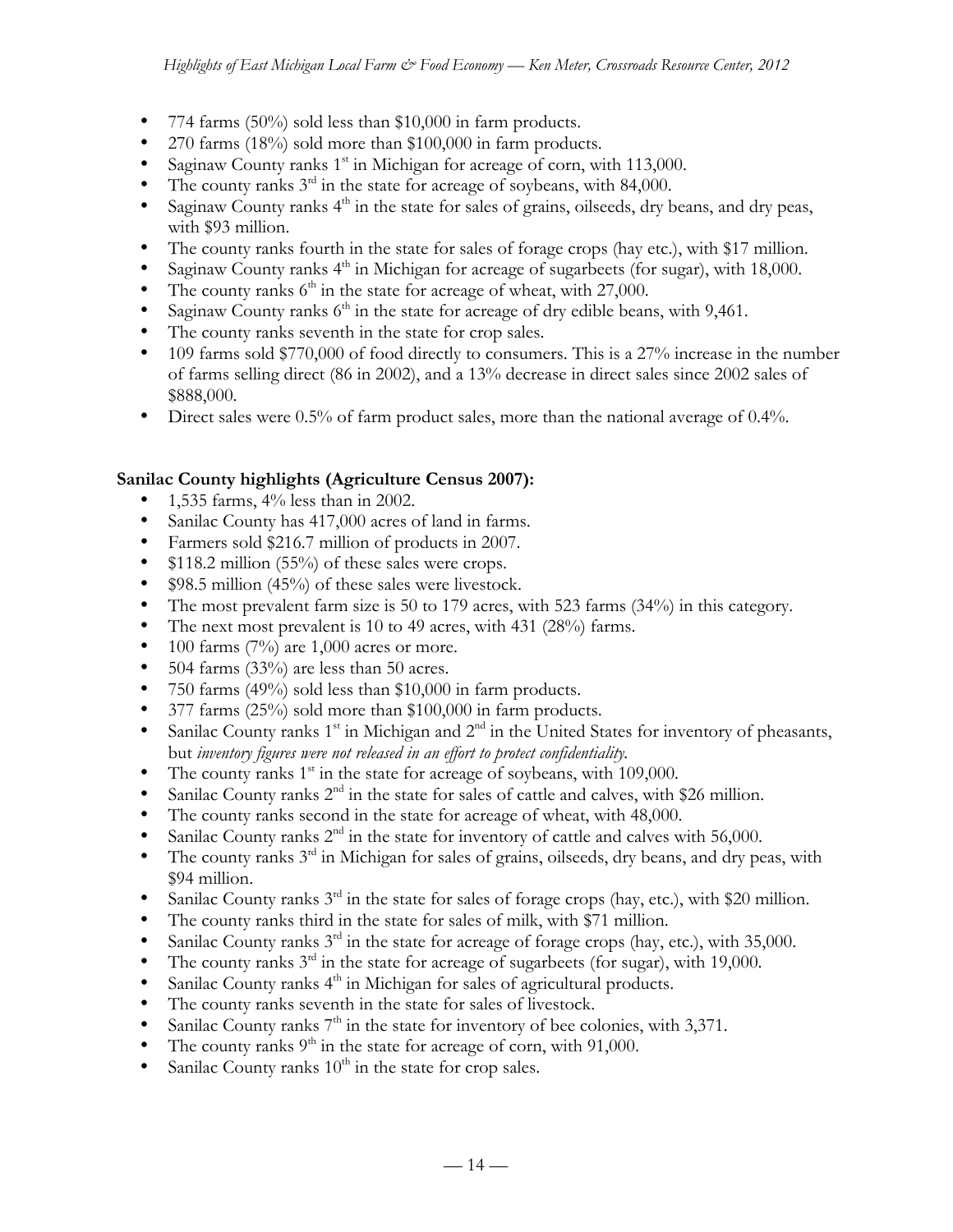- 106 farms sold \$566,000 of food directly to consumers. This is a five-farm increase in the number of farms selling direct (101 in 2002), and a 2% decrease in direct sales since 2002 sales of \$580,000.
- Direct sales were 0.3% of farm product sales, less than the national average of 0.4%.

# **Tuscola County highlights (Agriculture Census 2007):**

- 1,372 farms,  $6\%$  more than in 2002.
- Tuscola County has 343,000 acres of land in farms.
- Farmers sold \$150 million of products in 2007.
- \$117 million (78%) of these sales were crops.
- \$33 million (22%) of these sales were livestock.
- The most prevalent farm size is 50 to 179 acres, with 492 farms (36%) in this category.
- The next most prevalent is 10 to 49 acres, with 458 (33%) farms.
- 94 farms  $(7%)$  are 1,000 acres or more.
- 531 farms (39%) are less than 50 acres.
- 805 farms (59%) sold less than \$10,000 in farm products.
- 251 farms (18%) sold more than \$100,000 in farm products.
- Tuscola County ranks  $2^{nd}$  in Michigan and  $9^{th}$  in the United States for acreage of dry edible beans, with 37,000.
- The county ranks  $2<sup>nd</sup>$  in the state for acreage of sugarbeets (for sugar), with 20,000.
- Tuscola County ranks  $2<sup>nd</sup>$  in the state for sales of forage crops (hay, etc.), with \$20 million.
- The county ranks third in the state for acreage of wheat, with 32,000.
- Tuscola County ranks  $4<sup>th</sup>$  in the state for acreage of corn, with 96,000.
- The county ranks  $5<sup>th</sup>$  in Michigan for sales of grains, oilseeds, dry beans, and dry peas, with \$91 million.
- Tuscola County ranks 5<sup>th</sup> in the state for inventory of laying hens, but *inventory figures were not released by the USDA in an effort to protect confidentiality.*
- The county ranks sixth in the state for inventory of pullets for laying flock replacement, but *inventory figures were not released by the USDA in an effort to protect confidentiality.*
- Tuscola County ranks 7th in the state for sales of poultry and eggs, but *inventory figures were not released by the USDA in an effort to protect confidentiality.*
- The county ranks  $8<sup>th</sup>$  in the state for inventory of broiler chickens, with 2,790.
- 145 farms sold \$1.2 million of food directly to consumers. This is a 25% increase in the number of farms selling direct (116 in 2002), and a 24% increase in direct sales over 2002 sales of \$977,000.
- Direct sales were 0.8% of farm product sales, double the national average of 0.4%.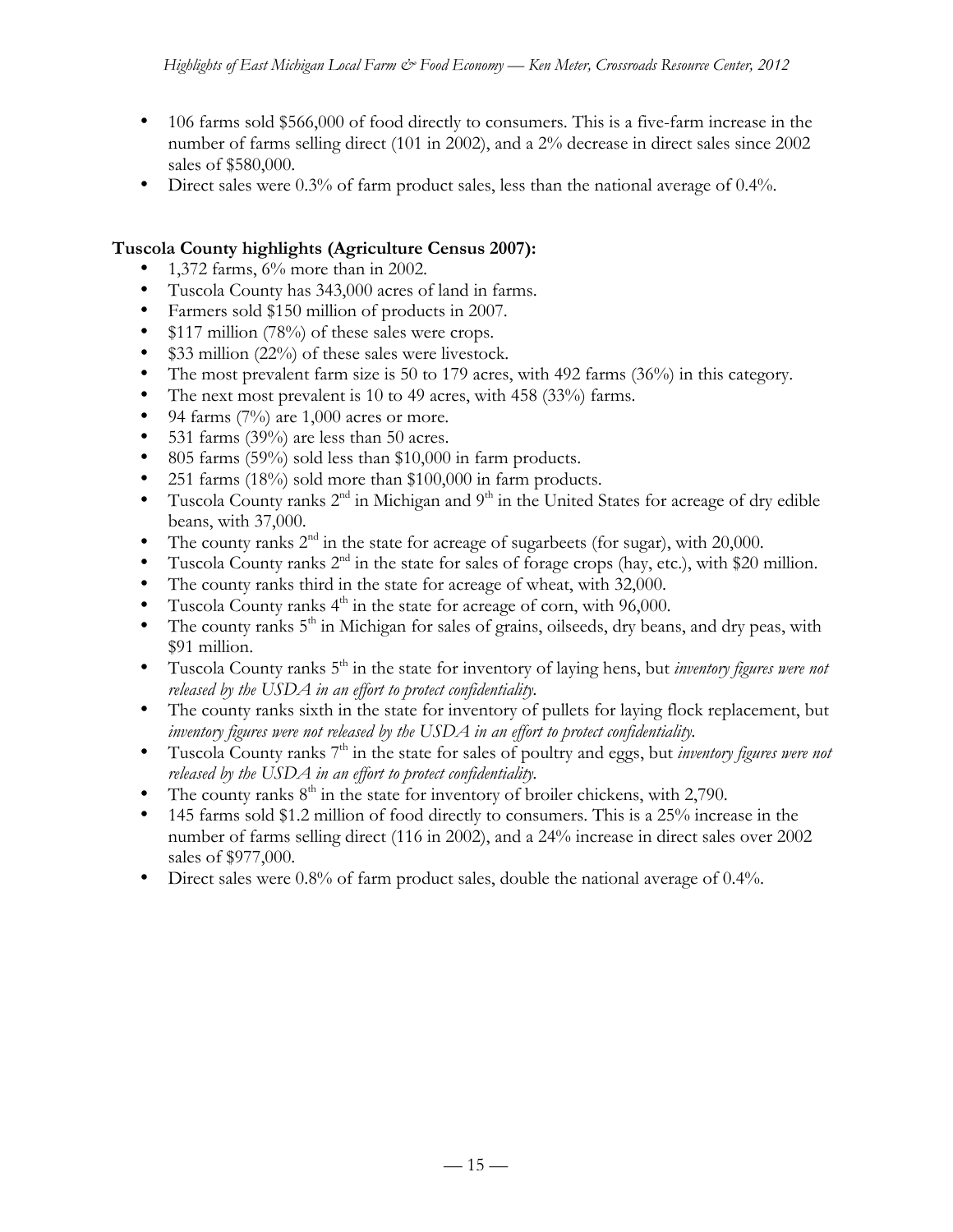## **State of Michigan highlights (Agriculture Census 2007):**

- 56,000 farms,  $5\%$  more than in 2002.
- Michigan has 10 million acres of land in farms.
- Farmers sold \$5.8 billion of products in 2007.
- \$3.33 billion (58%) of these sales were crops.
- \$2.42 billion (42%) of these sales were livestock.
- The most prevalent farm size is 10 to 49 acres, with 21,000 farms (37%) in this category.
- The next most prevalent is 50 to 179 acres, with 19,000 (34%) farms.
- 1,969 farms  $(4\%)$  are 1,000 acres or more.
- 24,945 farms  $(45%)$  are less than 50 acres.
- 35,000 farms (62%) sold less than \$10,000 in farm products.
- 7,966 farms (14%) sold more than \$100,000 in farm products.
- Michigan ranks  $3<sup>rd</sup>$  in the United States for sales of Christmas trees, with \$29 million.
- The state ranks  $5<sup>th</sup>$  in the country for sales of fruit, tree nuts, and berries, with \$392 million.
- Michigan ranks  $6<sup>th</sup>$  in the country for sales of ornamentals, with \$623 million.
- The state ranks seventh in the country for sales of milk with \$1.3 billion.
- Michigan ranks  $7<sup>th</sup>$  in the country for acreage of corn for silage, with 297,000.
- The state ranks  $9<sup>th</sup>$  in the country for vegetable sales, with \$347 million.
- 6,373 farms sold \$59 million of food directly to consumers. This is a 29% increase in the number of farms selling direct (4,925 in 2002), and a 58% increase in direct sales over 2002 sales of \$37 million.
- Direct sales were 1% of farm product sales, more than twice the national average of 0.4%.
- If direct food sales made up a single commodity, the value of these sales would outrank the state's  $16<sup>th</sup>$ -most important product, cherries.
- 632 farms farm organically, with a total of 41,000 acres of harvested cropland, and 4,709 acres of pastureland.
- 14,000 acres on 477 farms are undergoing organic conversion.
- 582 farms in Michigan sold \$32 million of organic food products, including \$18 million of crops (this may include ornamental and greenhouse crops), \$3.6 million of livestock and poultry, and \$10.5 million of products from livestock and poultry (such as milk or eggs).
- 463 farms market through community supported agriculture (CSA).
- 2,194 farms produce value-added products.
- 15,220 farms use conservation methods such as no-till, limited tilling, filtering field runoff to remove chemicals, fencing animals to prevent them from entering streams, etc.
- 7,151 farms practice rotational or management intensive grazing.
- 417 farms generate energy or electricity on the farms.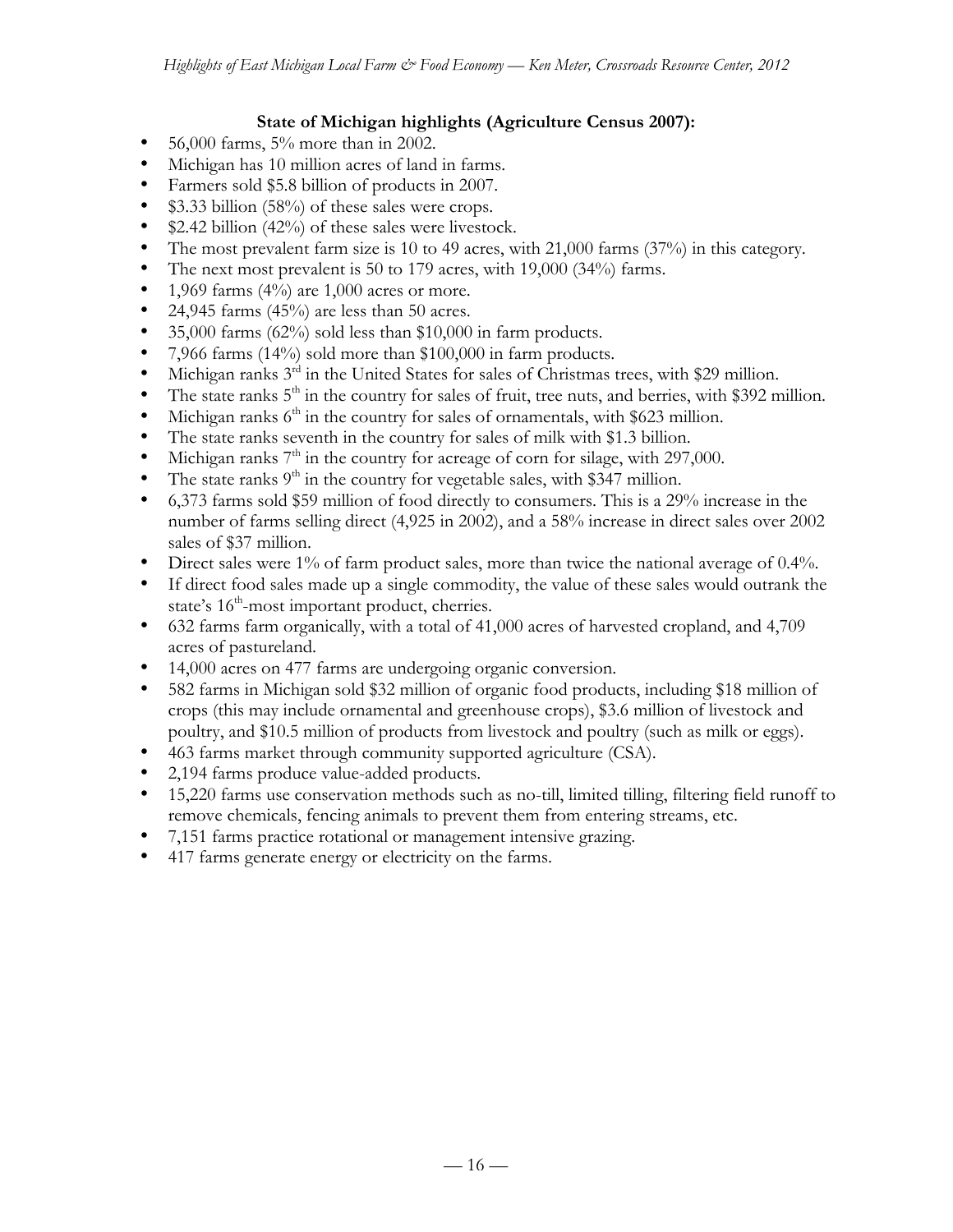# **Michigan's top farm products in 2010 (Economic Research Service)**

*The data in the table below and pie chart on the next page are for Michigan as a whole. See chart on next page.*

|                |                    | \$ millions |
|----------------|--------------------|-------------|
| 1              | Dairy products     | 1,411       |
| 2              | Corn               | 1,082       |
| 3 <sup>7</sup> | Soybeans           | 867         |
| 4              | Greenhouse/nursery | 621         |
| 5              | Cattle and calves  | 381         |
| 6              | Hogs               | 318         |
| 7              | Sugar beets        | 213         |
|                | 8 Wheat            | 199         |
|                | 9 Chicken eggs     | 163         |
|                | 10 Potatoes        | 140         |
|                | 11 Blueberries     | 134         |
|                | 12 Dry beans       | 122         |
|                | 13 Apples          | 116         |
| 14             | Hay                | 71          |
| 15             | Cucumbers          | 70          |
| 16             | Cherries           | 37          |
|                | 17 Corn, sweet     | 23          |
|                | 18 Beans, snap     | 21          |
| 19             | Celery             | 18          |
|                | 20 Grapes          | 15          |
| 21             | Asparagus          | 14          |
| 22             | Onions             | 13          |

*Note: turkeys, tomatoes, and carrots were also listed among Michigan's top 25 products, but sales figures for these products were not released by ERS, in an effort to protect confidentiality.*

Note also that at \$59 million, direct sales from farmers to consumers amount to more than the value of the 16<sup>th</sup>-ranking product, cherries.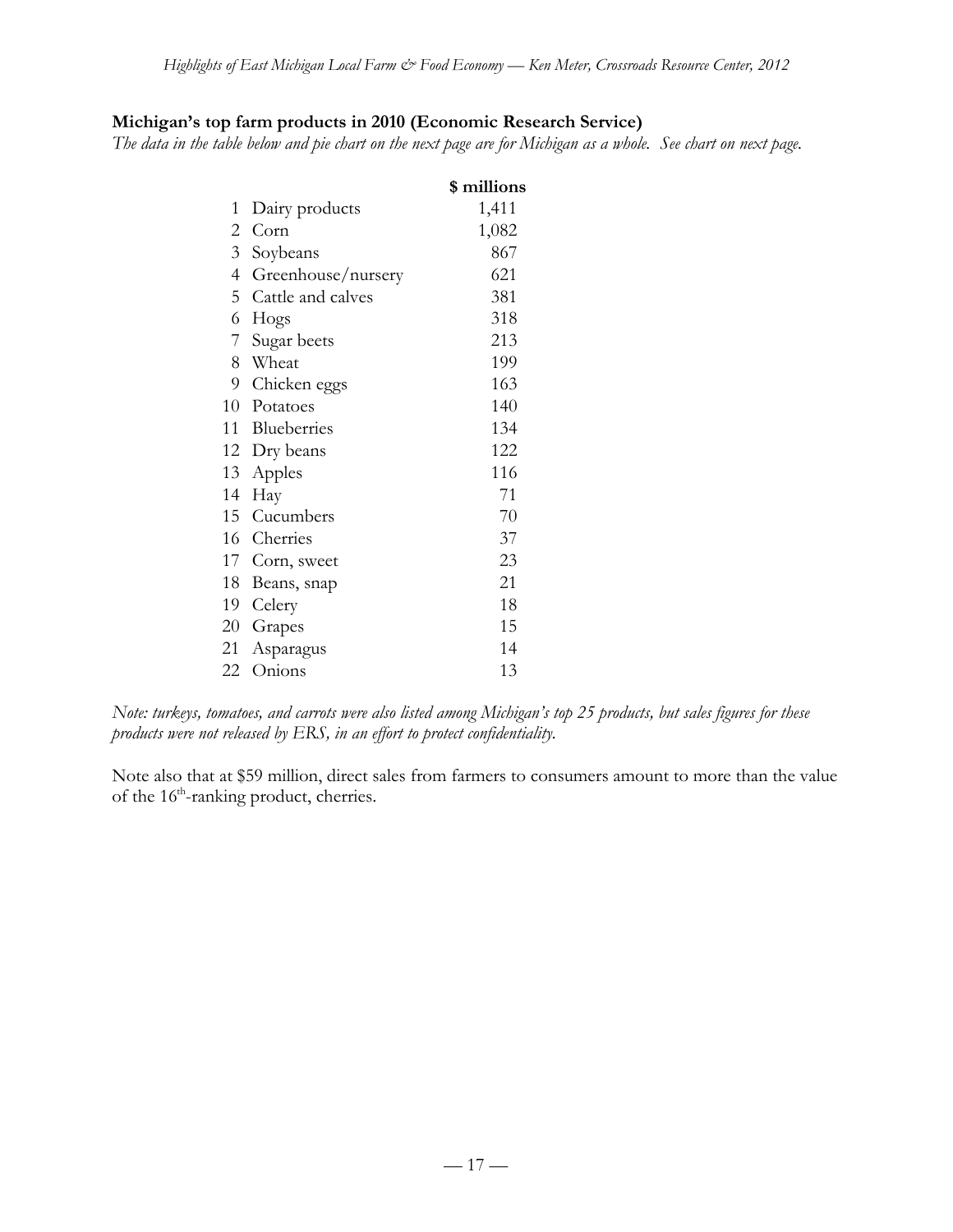## **Michigan's top farm products in 2010 (Economic Research Service)**

*See table on previous page*

Top farm products in Michigan, 2010



*Source: USDA Economic Research Service*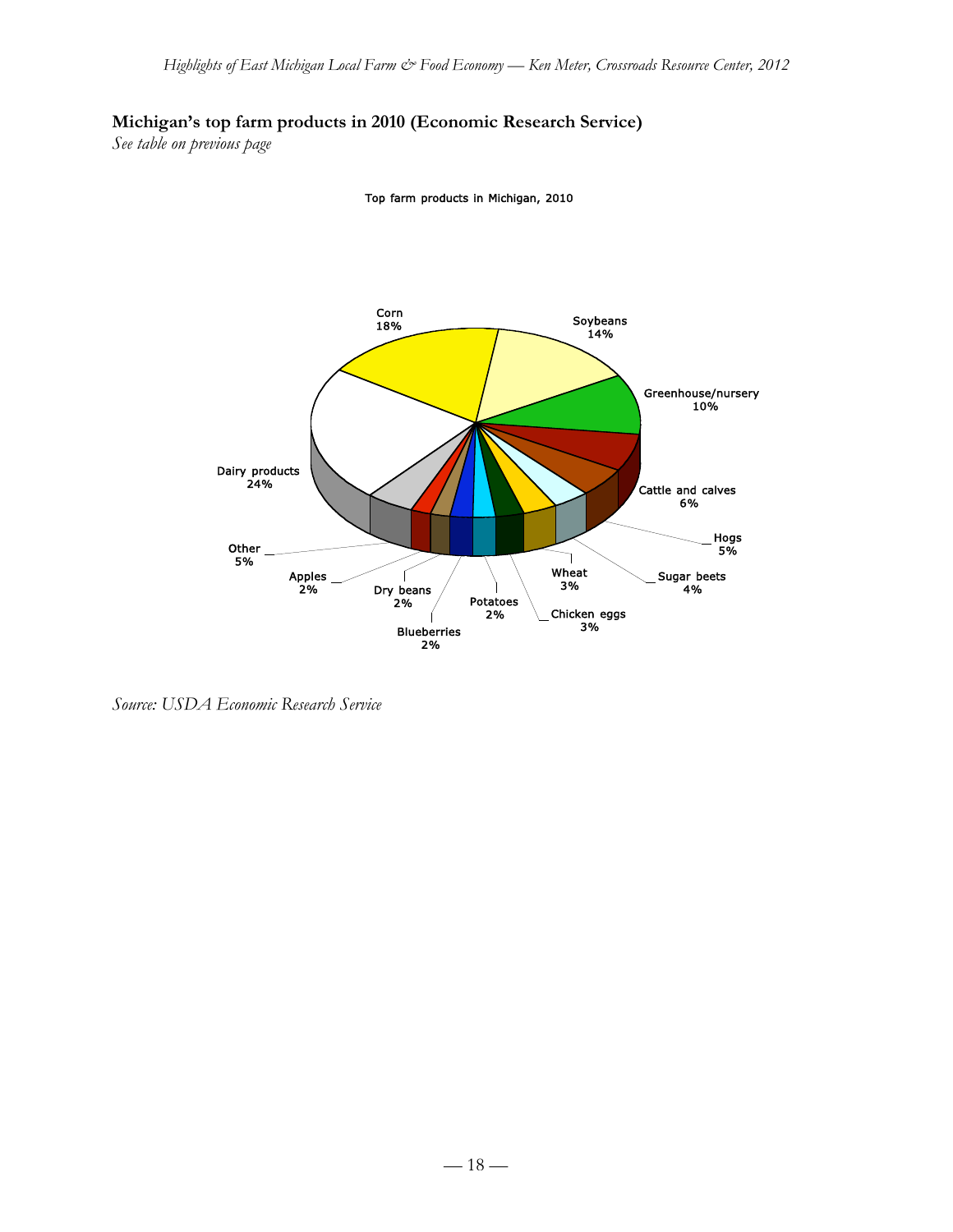# **Balance of Cash Receipts and Production Costs (BEA):**

East Michigan farmers sell \$1.31 billion of food commodities per year (1989-2010 average), spending \$1.26 billion to raise them, for an average gain of \$55 million each year. This is an average net cash income of \$4,770 per farm. *Note that these sales figures compiled by the BEA may differ from cash receipts recorded by the USDA Agriculture Census (above).*

Overall, farm producers earned a surplus of \$1.3 billion by selling crops and livestock over the years 1989 to 2010. Yet farm production costs exceeded cash receipts for seven years of that 22-year period. Moreover, 45% of the region's farms reported that they lost money in 2007 (Ag Census). East Michigan region farmers and ranchers earned \$116 million more by selling commodities in 2010 than they earned in 1969 (in 2010 dollars), primarily because of strong markets in 2008 and 2010 — the only two years since 1980 in which farmers' net cash income was higher than in 1969.

Farmers and ranchers earn another \$47 million per year of farm-related income — primarily custom work, and rental income (22-year average for 1989-2010). Federal farm support payments are a more important source of net income than commodity production, averaging \$82 million per year for the region for the same years.

# **The region's consumers:**

*See also information covering low-income food consumption and food-related health conditions, page 1-2 above.* East Michigan region consumers spend \$2.0 billion buying food each year, including \$1.2 billion for home use. Most of this food is produced outside the region, so East Michigan consumers spend about \$1.8 billion per year buying food sourced far away. Only \$5.7 million of food products (0.4% of farm cash receipts and 0.3% of the region's consumer market) are sold by farmers directly to consumers.

Estimated change in net assets (that is, assets minus liabilities) for all region households combined was a loss of \$1.76 billion in 2009 alone (BLS). This places additional pressure on East Michigan consumers trying to buy food.

# **Farm and food economy summary:**

Farmers earn \$55 million each year producing food commodities, and spend \$660 million buying inputs sourced outside of the region. Even when farmers make money, these input purchases result in substantial losses to the region as a whole. Overall, farm production creates a loss of \$715 million to the region.**OPPORTUNITY**

Meanwhile, consumers spend \$1.8 billion buying food from outside. Thus, total loss to the region is \$2.5 billion of potential wealth *each year*. This loss amounts to nearly twice the value of all food commodities raised in the region.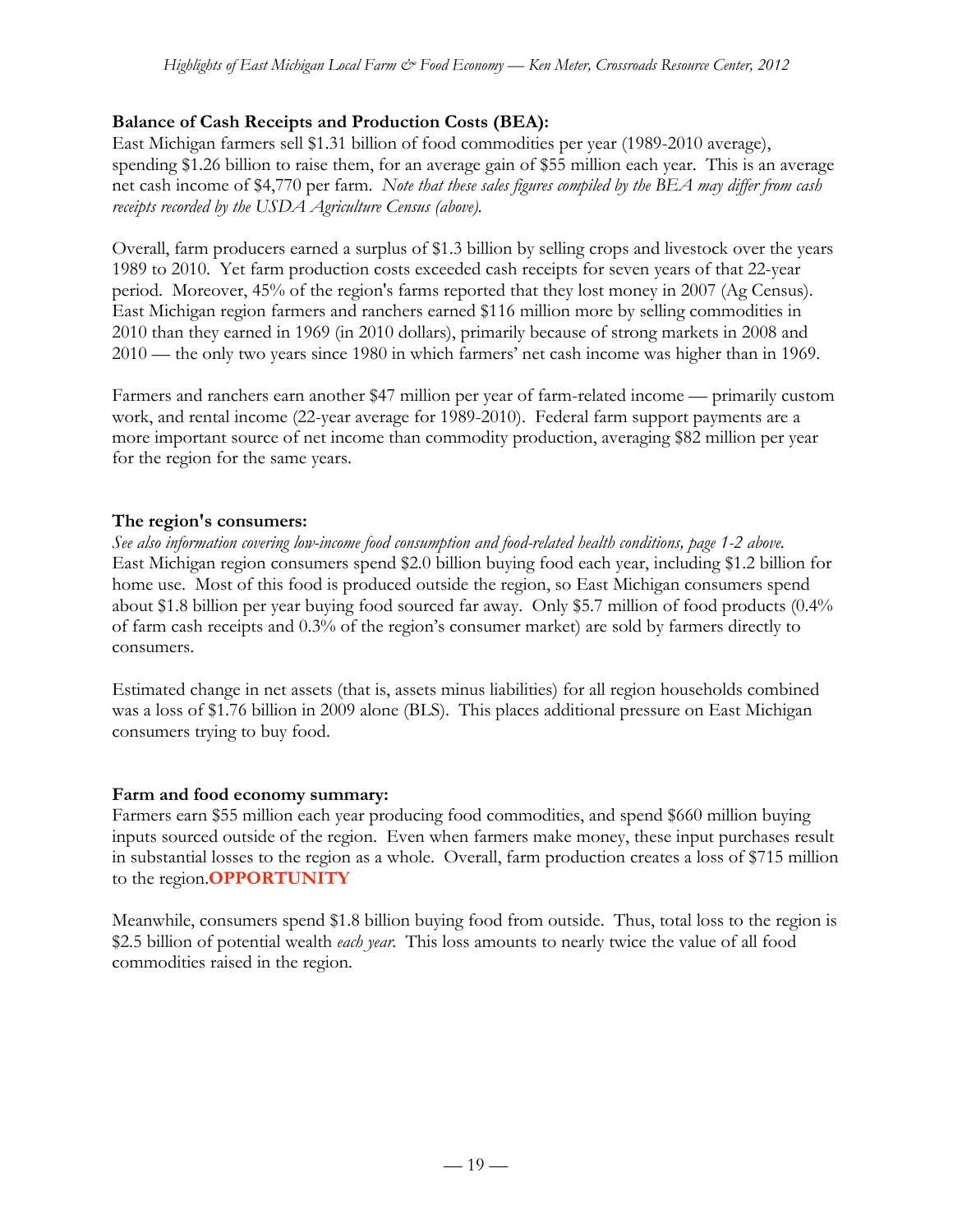#### **East Michigan region: markets for food eaten at home (2009):**

East Michigan region residents purchase \$2.0 billion of food each year, including \$1.2 billion to eat at home. Home purchases break down in the following way:

|                                     | millions |
|-------------------------------------|----------|
| Meats, poultry, fish, and eggs      | \$248    |
| Fruits & vegetables                 | 200      |
| Cereals and bakery products         | 166      |
| Dairy products                      | 136      |
| "Other," incl. Sweets, fats, & oils | 447      |

If East Michigan region residents purchased \$5.00 of food each week directly from farmers in the region, this would generate \$203 million of new farm income for East Michigan farmers.

#### **Arenac County: markets for food eaten at home (2009):**

Arenac County residents purchase \$40 million of food each year, including \$24 million to eat at home. Home purchases break down in the following way:

|                                     | millions |
|-------------------------------------|----------|
| Meats, poultry, fish, and eggs      | \$5.0    |
| Fruits & vegetables                 | 4.1      |
| Cereals and bakery products         | 3.4      |
| Dairy products                      | 2.8      |
| "Other," incl. Sweets, fats, & oils | 91       |

#### **Bay County: markets for food eaten at home (2009):**

Bay County residents purchase \$271 million of food each year, including \$165 million to eat at home. Home purchases break down in the following way:

|                                     | millions |
|-------------------------------------|----------|
| Meats, poultry, fish, and eggs      | \$34.2   |
| Fruits & vegetables                 | 27.6     |
| Cereals and bakery products         | 22.9     |
| Dairy products                      | 18.8     |
| "Other," incl. Sweets, fats, & oils | 61.7     |

#### **Clare County: markets for food eaten at home (2009):**

Clare County residents purchase \$78 million of food each year, including \$48 million to eat at home. Home purchases break down in the following way:

|                                     | millions |
|-------------------------------------|----------|
| Meats, poultry, fish, and eggs      | \$9.8    |
| Fruits & vegetables                 | 8.0      |
| Cereals and bakery products         | 6.6      |
| Dairy products                      | 5.4      |
| "Other," incl. Sweets, fats, & oils | 178      |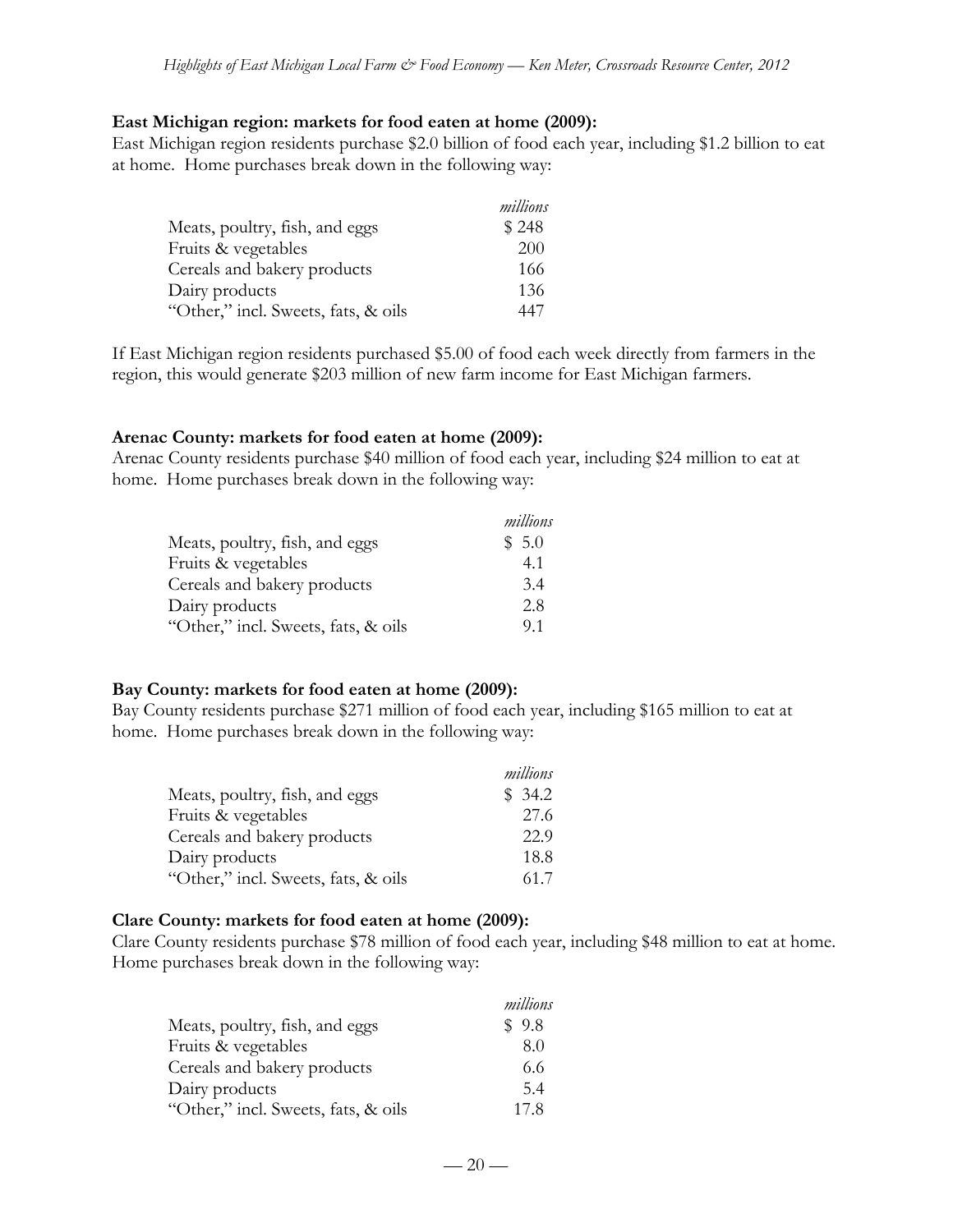#### **Gladwin County: markets for food eaten at home (2009):**

Gladwin County residents purchase \$65 million of food each year, including \$39 million to eat at home. Home purchases break down in the following way:

|                                     | millions |
|-------------------------------------|----------|
| Meats, poultry, fish, and eggs      | \$8.2    |
| Fruits & vegetables                 | 6.6      |
| Cereals and bakery products         | 5.5      |
| Dairy products                      | 4.5      |
| "Other," incl. Sweets, fats, & oils | 14.7     |

#### **Gratiot County: markets for food eaten at home (2009):**

Gratiot County residents purchase \$107 million of food each year, including \$65 million to eat at home. Home purchases break down in the following way:

|                                     | millions |
|-------------------------------------|----------|
| Meats, poultry, fish, and eggs      | \$13.5   |
| Fruits & vegetables                 | 10.9     |
| Cereals and bakery products         | 9.0      |
| Dairy products                      | 7.4      |
| "Other," incl. Sweets, fats, & oils | 24.3     |

#### **Huron County: markets for food eaten at home (2009):**

Huron County residents purchase \$83 million of food each year, including \$51 million to eat at home. Home purchases break down in the following way:

|                                     | millions |
|-------------------------------------|----------|
| Meats, poultry, fish, and eggs      | \$10.5   |
| Fruits & vegetables                 | 8.5      |
| Cereals and bakery products         | 7.0      |
| Dairy products                      | 5.8      |
| "Other," incl. Sweets, fats, & oils | 18.9     |

#### **Iosco County: markets for food eaten at home (2009):**

Iosco County residents purchase \$65 million of food each year, including \$40 million to eat at home. Home purchases break down in the following way:

|                                     | millions |
|-------------------------------------|----------|
| Meats, poultry, fish, and eggs      | \$8.2    |
| Fruits & vegetables                 | 6.6      |
| Cereals and bakery products         | 5.5      |
| Dairy products                      | 4.5      |
| "Other," incl. Sweets, fats, & oils | 14.8     |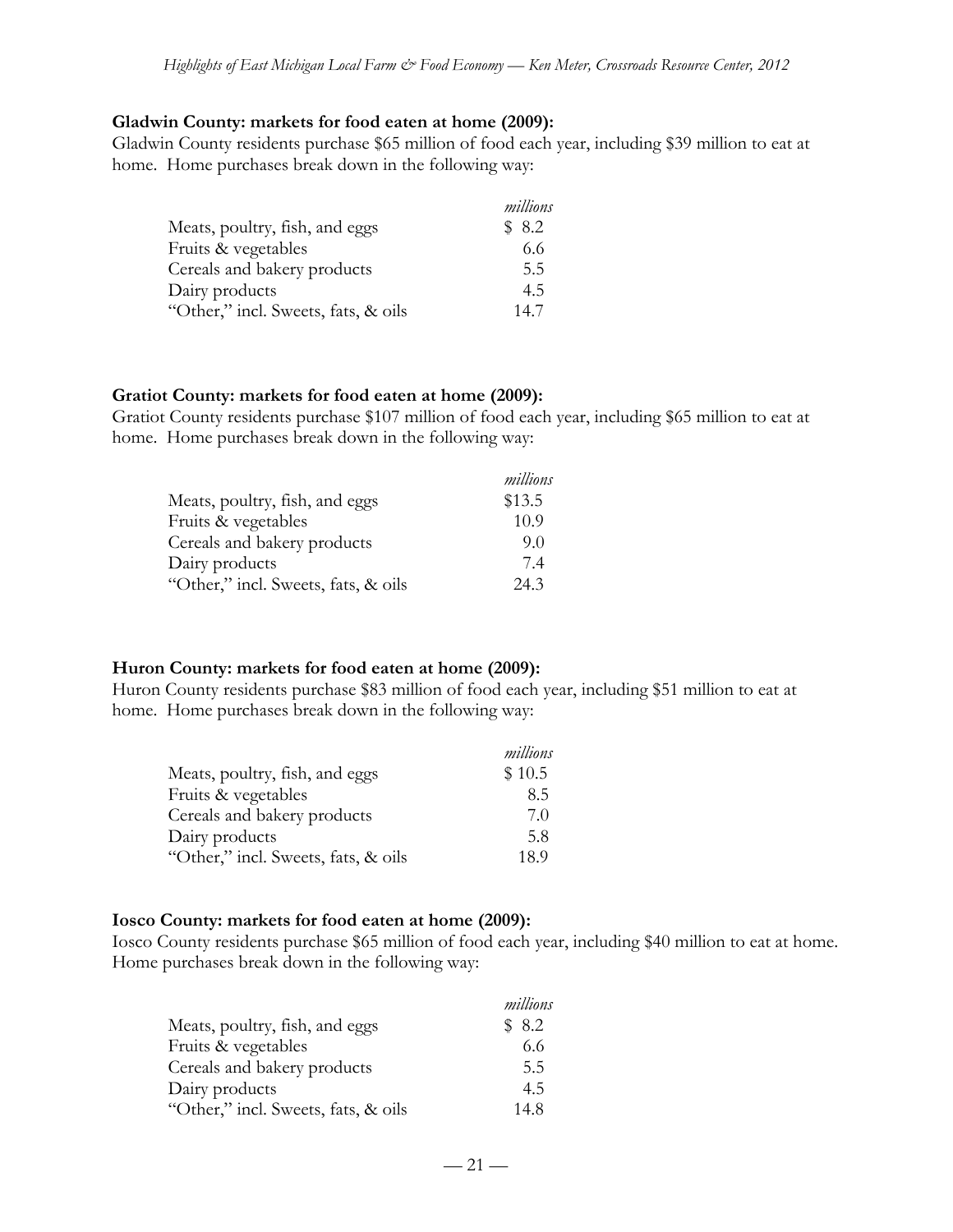#### **Isabella County: markets for food eaten at home (2009):**

Isabella County residents purchase \$177 million of food each year, including \$108 million to eat at home. Home purchases break down in the following way:

|                                     | millions |
|-------------------------------------|----------|
| Meats, poultry, fish, and eggs      | \$22.3   |
| Fruits & vegetables                 | 18.0     |
| Cereals and bakery products         | 14.9     |
| Dairy products                      | 12.3     |
| "Other," incl. Sweets, fats, & oils | 40.3     |

#### **Midland County: markets for food eaten at home (2009):**

Midland County residents purchase \$210 million of food each year, including \$128 million to eat at home. Home purchases break down in the following way:

|                                     | millions |
|-------------------------------------|----------|
| Meats, poultry, fish, and eggs      | \$26.6   |
| Fruits & vegetables                 | 21.5     |
| Cereals and bakery products         | 17.8     |
| Dairy products                      | 14.6     |
| "Other," incl. Sweets, fats, & oils | 479      |

#### **Ogemaw County: markets for food eaten at home (2009):**

Ogemaw County residents purchase \$54 million of food each year, including \$33 million to eat at home. Home purchases break down in the following way:

|                                     | millions |
|-------------------------------------|----------|
| Meats, poultry, fish, and eggs      | \$ 6.9   |
| Fruits & vegetables                 | 5.6      |
| Cereals and bakery products         | 4.6      |
| Dairy products                      | 3.8      |
| "Other," incl. Sweets, fats, & oils | 12.4     |

#### **Roscommon County: markets for food eaten at home (2009):**

Roscommon County residents purchase \$62 million of food each year, including \$38 million to eat at home. Home purchases break down in the following way:

|                                     | millions |
|-------------------------------------|----------|
| Meats, poultry, fish, and eggs      | \$7.8    |
| Fruits & vegetables                 | 6.3      |
| Cereals and bakery products         | 5.2      |
| Dairy products                      | 4.3      |
| "Other," incl. Sweets, fats, & oils | 14.0     |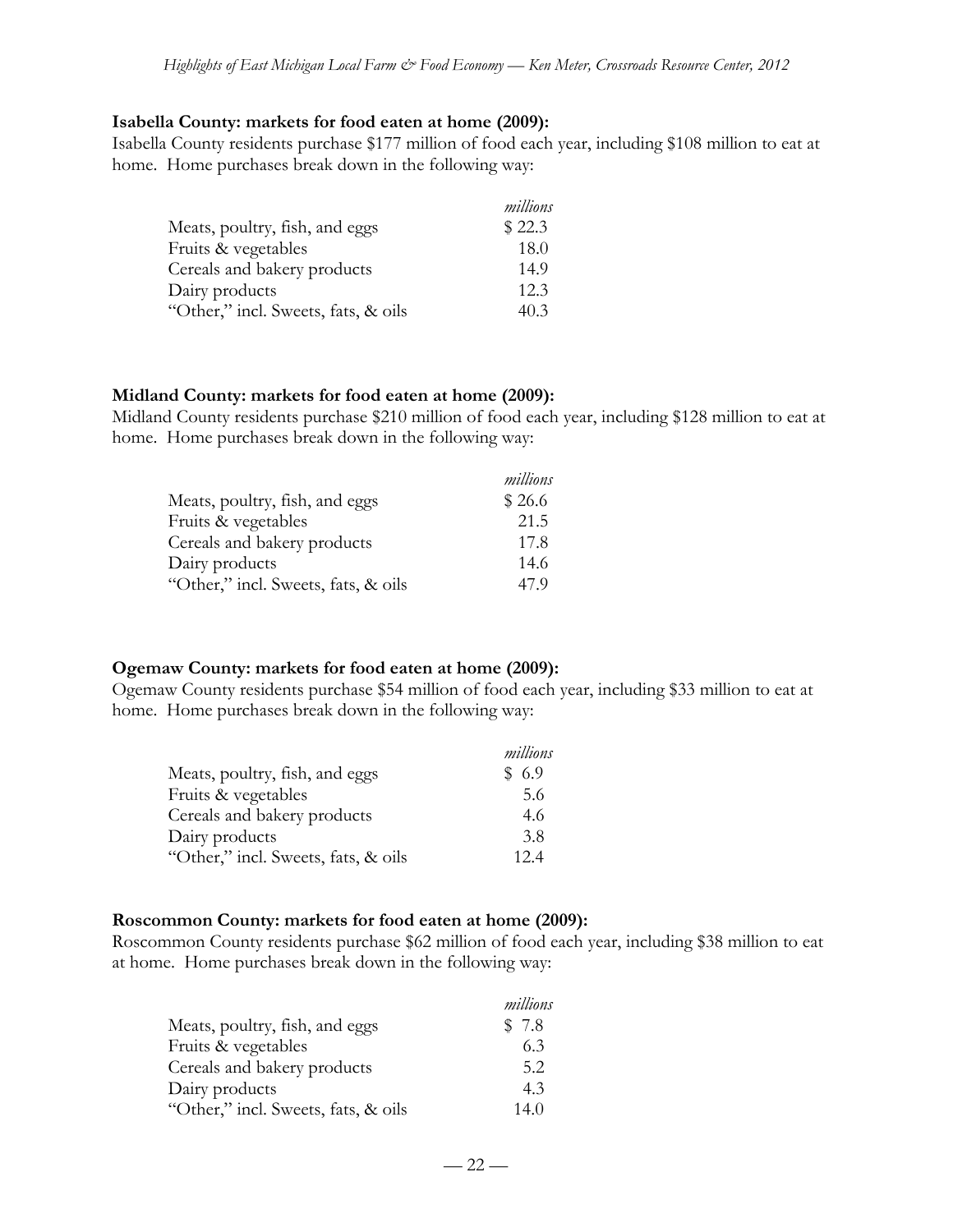#### **Saginaw County: markets for food eaten at home (2009):**

Saginaw County residents purchase \$502 million of food each year, including \$307 million to eat at home. Home purchases break down in the following way:

|                                     | millions |
|-------------------------------------|----------|
| Meats, poultry, fish, and eggs      | \$63.5   |
| Fruits & vegetables                 | 51.3     |
| Cereals and bakery products         | 42.5     |
| Dairy products                      | 34.9     |
| "Other," incl. Sweets, fats, & oils | 114.6    |

#### **Sanilac County: markets for food eaten at home (2009):**

Sanilac County residents purchase \$108 million of food each year, including \$66 million to eat at home. Home purchases break down in the following way:

|                                     | millions |
|-------------------------------------|----------|
| Meats, poultry, fish, and eggs      | \$13.7   |
| Fruits & vegetables                 | 11.0     |
| Cereals and bakery products         | 9.1      |
| Dairy products                      | 75       |
| "Other," incl. Sweets, fats, & oils | 24.7     |

#### **Tuscola County: markets for food eaten at home (2009):**

Tuscola County residents purchase \$140 million of food each year, including \$85 million to eat at home. Home purchases break down in the following way:

|                                     | millions |
|-------------------------------------|----------|
| Meats, poultry, fish, and eggs      | \$17.7   |
| Fruits & vegetables                 | 14.3     |
| Cereals and bakery products         | 11.8     |
| Dairy products                      | 97       |
| "Other," incl. Sweets, fats, & oils | 31.9     |

#### **Michigan: markets for food eaten at home (2009):**

Michigan residents purchase \$24.8 billion of food each year, including \$15.1 billion to eat at home. Home purchases break down in the following way:

|                                     | millions |
|-------------------------------------|----------|
| Meats, poultry, fish, and eggs      | \$3,136  |
| Fruits & vegetables                 | 2,535    |
| Cereals and bakery products         | 2,099    |
| Dairy products                      | 1,724    |
| "Other," incl. Sweets, fats, & oils | 5,659    |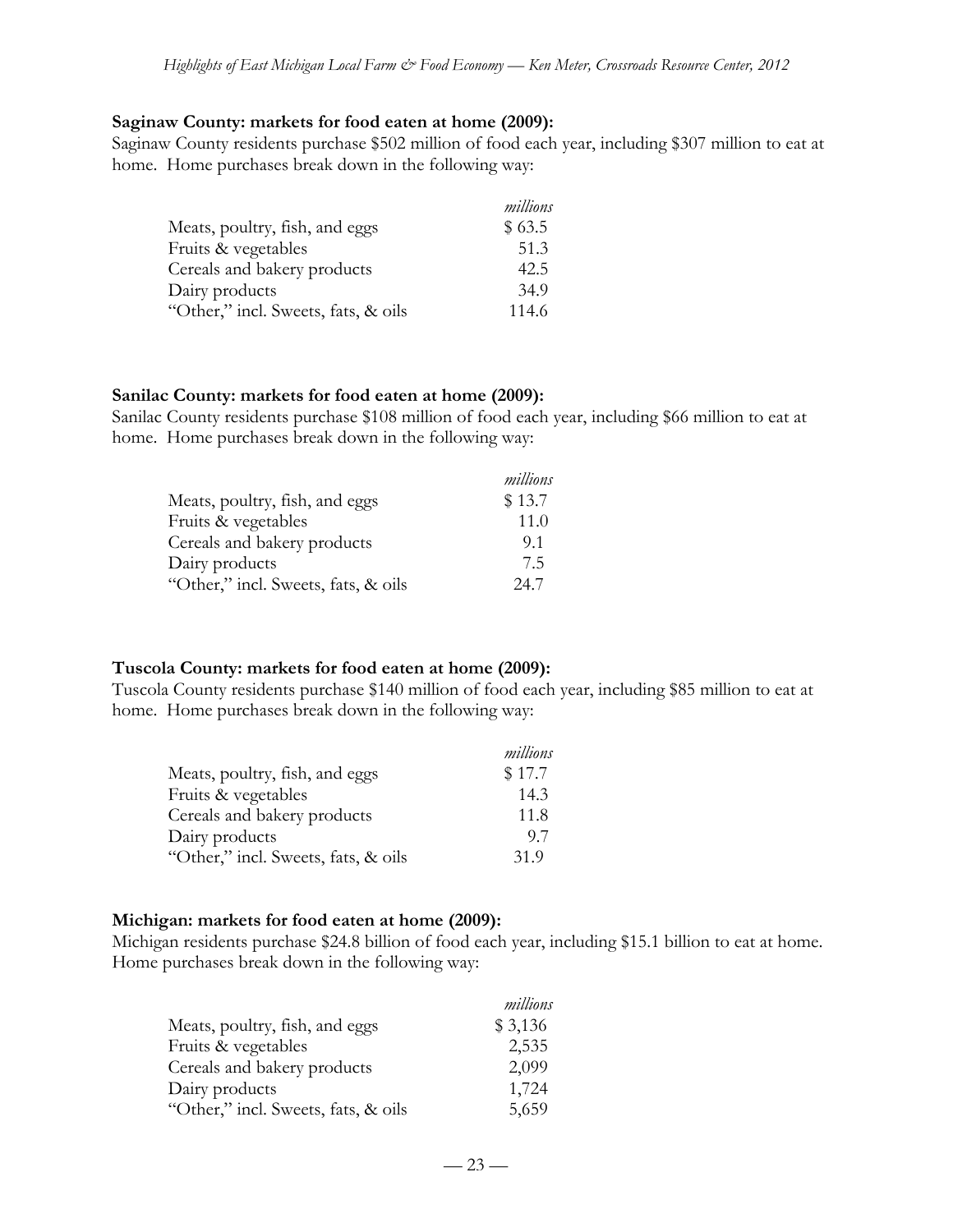|            | Food purchases        |       |                                                          |                |  |
|------------|-----------------------|-------|----------------------------------------------------------|----------------|--|
| <b>ISD</b> | <b>ISD</b>            | Dist. | by East Michigan Schools, 2011                           |                |  |
| No.        | Name                  | Code  | <b>District Name</b>                                     | Purchases      |  |
| 09         | <b>Bay-Arenac ISD</b> |       |                                                          | \$3,100,549.77 |  |
|            |                       | 06010 | Arenac Eastern School District                           | 76,520.57      |  |
|            |                       | 06020 | Au Gres-Sims School District                             | 100,376.52     |  |
|            |                       | 06050 | Standish-Sterling Community Schools                      | 429,458.53     |  |
|            |                       | 09010 | Bay City School District                                 | 1,401,001.68   |  |
|            |                       | 09030 | <b>Bangor Township Schools</b>                           | 500,796.01     |  |
|            |                       | 09050 | Essexville-Hampton Public Schools                        | 253,343.30     |  |
|            |                       | 09090 | Pinconning Area Schools                                  | 226,163.96     |  |
|            |                       | 09902 | Bay County PSA                                           | 112,889.20     |  |
| 18         |                       |       | <b>Clare-Gladwin Regional Education Service District</b> | \$1,570,571.88 |  |
|            |                       | 18000 | Clare-Gladwin Regional Education Svc. Dist.              | 2,670.55       |  |
|            |                       | 18010 | Clare Public Schools                                     | 34,808.93      |  |
|            |                       | 18020 | Farwell Area Schools                                     | 348,568.17     |  |
|            |                       | 18060 | Harrison Community Schools                               | 435,328.58     |  |
|            |                       | 26010 | <b>Beaverton Rural Schools</b>                           | 328,521.70     |  |
|            |                       | 26040 | Gladwin Community Schools                                | 394,427.95     |  |
|            |                       | 26901 | Creative Learning Academy                                | 26,246.00      |  |
| 29         | Gratiot-Isabella RESD |       |                                                          | \$1,216,817.70 |  |
|            |                       | 29010 | Alma Public Schools                                      | 527,486.32     |  |
|            |                       | 29020 | Ashley Community Schools                                 | 70,164.21      |  |
|            |                       | 29040 | <b>Breckenridge Community Schools</b>                    | 140,554.85     |  |
|            |                       | 29050 | <b>Fulton Schools</b>                                    | 145,459.98     |  |
|            |                       | 29060 | Ithaca Public Schools                                    | 302,968.21     |  |
|            |                       | 29100 | St. Louis Public Schools                                 | 30,184.13      |  |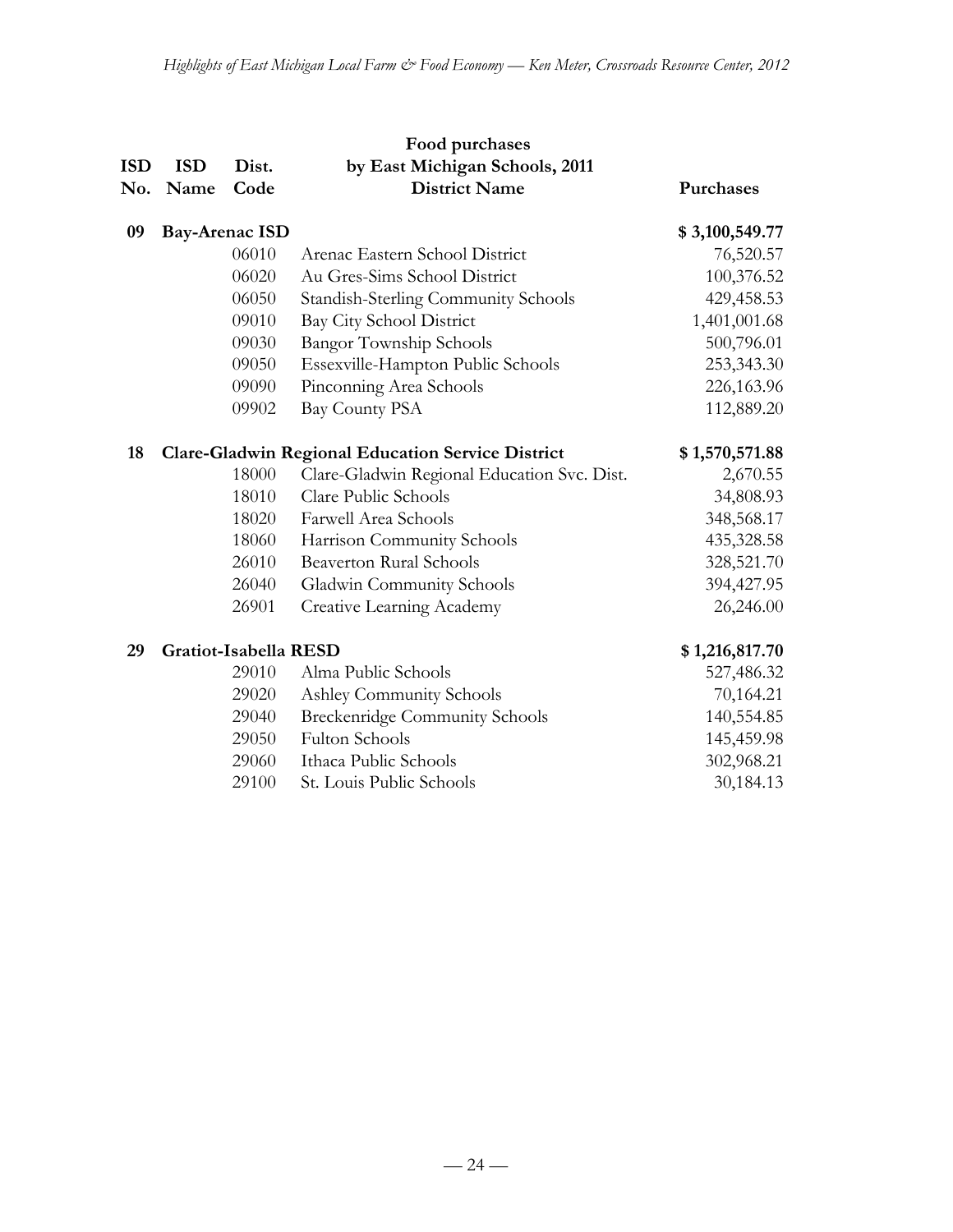| <b>ISD</b><br>No. | <b>ISD</b><br>Name | Dist.<br>Code         | Food purchases<br>by East Michigan Schools, 2011<br><b>District Name</b> | Purchases      |
|-------------------|--------------------|-----------------------|--------------------------------------------------------------------------|----------------|
| 32                | Huron ISD          |                       |                                                                          | \$1,011,984.76 |
|                   |                    | 32010                 | <b>Bad Axe Public Schools</b>                                            | 233,863.95     |
|                   |                    | 32030                 | Caseville Public Schools                                                 | 52,834.69      |
|                   |                    | 32050                 | Elkton-Pigeon-Bay Port Laker Schools                                     | 230,983.15     |
|                   |                    | 32060                 | Harbor Beach Community Schools                                           | 154,862.89     |
|                   |                    | 32080                 | North Huron School District                                              | 91,982.59      |
|                   |                    | 32090                 | Owendale-Gagetown Area School District                                   | 60,067.37      |
|                   |                    | 32130                 | Port Hope Community Schools                                              | 22,988.89      |
|                   |                    | 32170                 | <b>Ubly Community Schools</b>                                            | 164,401.23     |
| 35                | <b>Iosco RESA</b>  |                       |                                                                          | \$991,888.87   |
|                   |                    | 35010                 | Oscoda Area Schools                                                      | 300,199.25     |
|                   |                    | 35020                 | Hale Area Schools                                                        | 133,890.33     |
|                   |                    | 35030                 | Tawas Area Schools                                                       | 235,626.95     |
|                   |                    | 35040                 | Whittemore-Prescott Area Schools                                         | 306,214.34     |
|                   |                    | 35901                 | Sunrise Education Center                                                 | 15,958.00      |
| 29                |                    | Gratiot-Isabella RESD |                                                                          | \$1,204,886.79 |
|                   |                    | 37010                 | Mt. Pleasant City School District                                        | 582,955.82     |
|                   |                    | 37040                 | Beal City Public Schools                                                 | 142,225.72     |
|                   |                    | 37060                 | Shepherd Public Schools                                                  | 360,044.79     |
|                   |                    | 37901                 | Renaissance Public School Academy                                        | 87,968.30      |
|                   |                    | 37902                 | Morey Public School Academy                                              | 31,692.16      |
| 56                |                    |                       | <b>Midland County Educational Service Agency</b>                         | \$1,478,246.59 |
|                   |                    | 56010                 | Midland Public Schools                                                   | 832,028.42     |
|                   |                    | 56020                 | <b>Bullock Creek School District</b>                                     | 379,191.25     |
|                   |                    | 56030                 | Coleman Community Schools                                                | 21,688.82      |
|                   |                    | 56050                 | Meridian Public Schools                                                  | 201,724.90     |
|                   |                    | 56901                 | Windover High School                                                     | 29,182.00      |
|                   |                    | 56903                 | Academic and Career Education Academy                                    | 14,431.20      |
| 72                | $C.0.0.R.$ ISD     |                       |                                                                          | \$1,230,628.31 |
|                   |                    | 65045                 | West Branch-Rose City Area Schools                                       | 541,999.57     |
|                   |                    | 72010                 | Roscommon Area Public Schools                                            | 356,081.30     |
|                   |                    | 72020                 | Houghton Lake Community Schools                                          | 332,547.44     |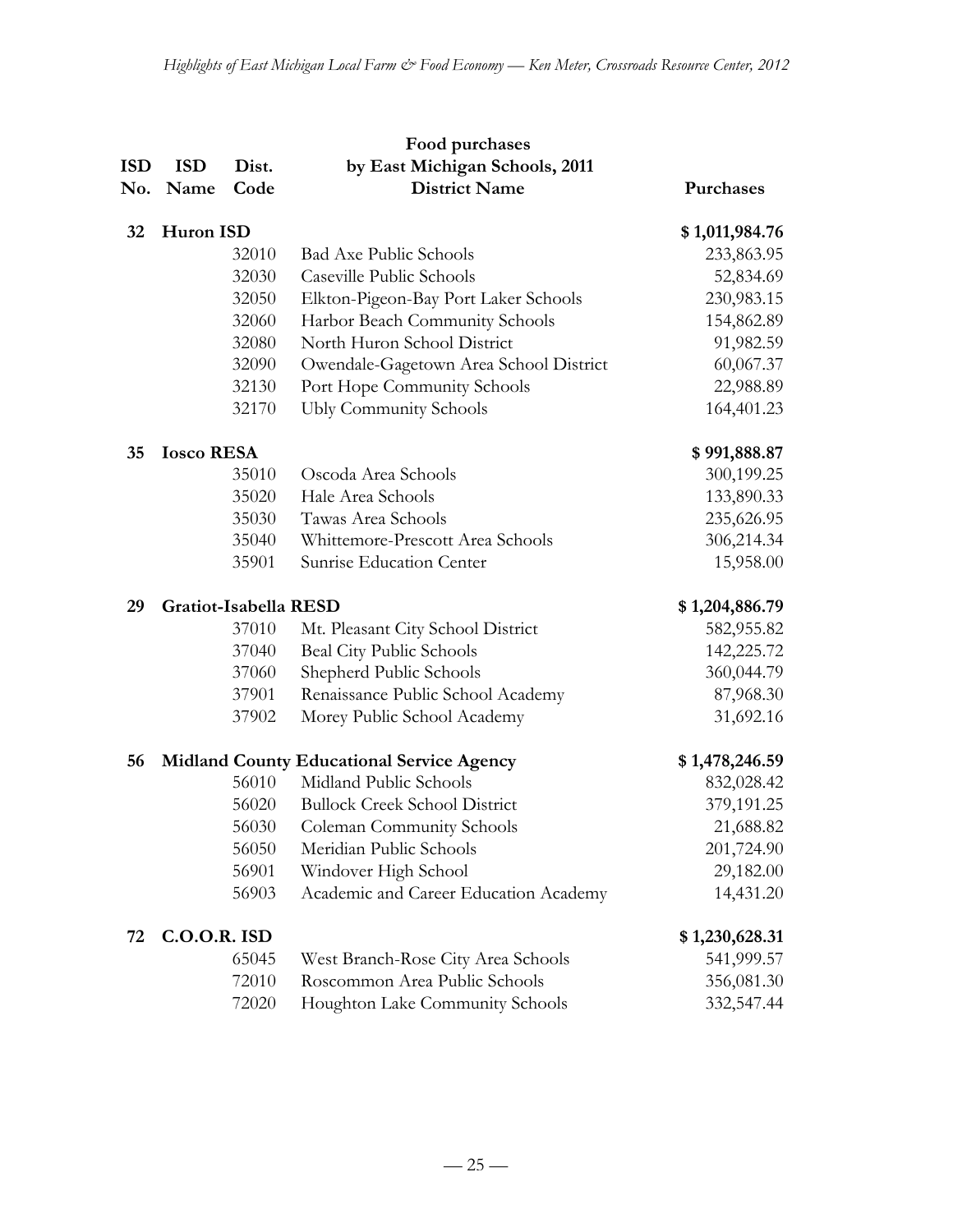| ISD | <b>ISD</b>  | Dist. | Food purchases<br>by East Michigan Schools, 2011 |                |
|-----|-------------|-------|--------------------------------------------------|----------------|
| No. | Name        | Code  | <b>District Name</b>                             | Purchases      |
| 73  | Saginaw ISD |       |                                                  | \$5,998,923.06 |
|     |             | 73000 | Saginaw ISD                                      | 60,869.73      |
|     |             | 73010 | Saginaw, School District of the City of          | 1,718,538.31   |
|     |             | 73030 | Carrollton Public Schools                        | 485,926.04     |
|     |             | 73040 | Saginaw Township Community Schools               | 1,210,466.60   |
|     |             | 73080 | Buena Vista School District                      | 145,823.22     |
|     |             | 73110 | Chesaning Union Schools                          | 271,023.19     |
|     |             | 73170 | Birch Run Area Schools                           | 332,545.58     |
|     |             | 73180 | Bridgeport-Spaulding Community School Dist.      | 309,248.48     |
|     |             | 73190 | Frankenmuth School District                      | 250,406.47     |
|     |             | 73200 | Freeland Community School District               | 297,514.73     |
|     |             | 73210 | Hemlock Public School District                   | 153,315.28     |
|     |             | 73230 | Merrill Community Schools                        | 200,883.59     |
|     |             | 73240 | St. Charles Community Schools                    | 198,235.80     |
|     |             | 73908 | Saginaw Preparatory Academy                      | 95,072.64      |
|     |             | 73909 | Francis Reh PSA                                  | 122,295.38     |
|     |             | 73910 | North Saginaw Charter Academy                    | 32,281.00      |
|     |             | 73912 | International Academy of Saginaw                 | 114,477.02     |

# **Sanilac ISD \$ 1,712,876.34**

| 76000 | Sanilac ISD                              | 11,086.82    |
|-------|------------------------------------------|--------------|
| 76060 | Brown City Community Schools             | 280,097.31   |
| 76070 | Carsonville-Port Sanilac School District | 146, 141. 53 |
| 76080 | Croswell-Lexington Community Schools     | 468,104.37   |
| 76090 | Deckerville Community School District    | 172,526.55   |
| 76140 | Marlette Community Schools               | 248,509.61   |
| 76180 | Peck Community School District           | 104,910.71   |
| 76210 | Sandusky Community School District       | 281,499.44   |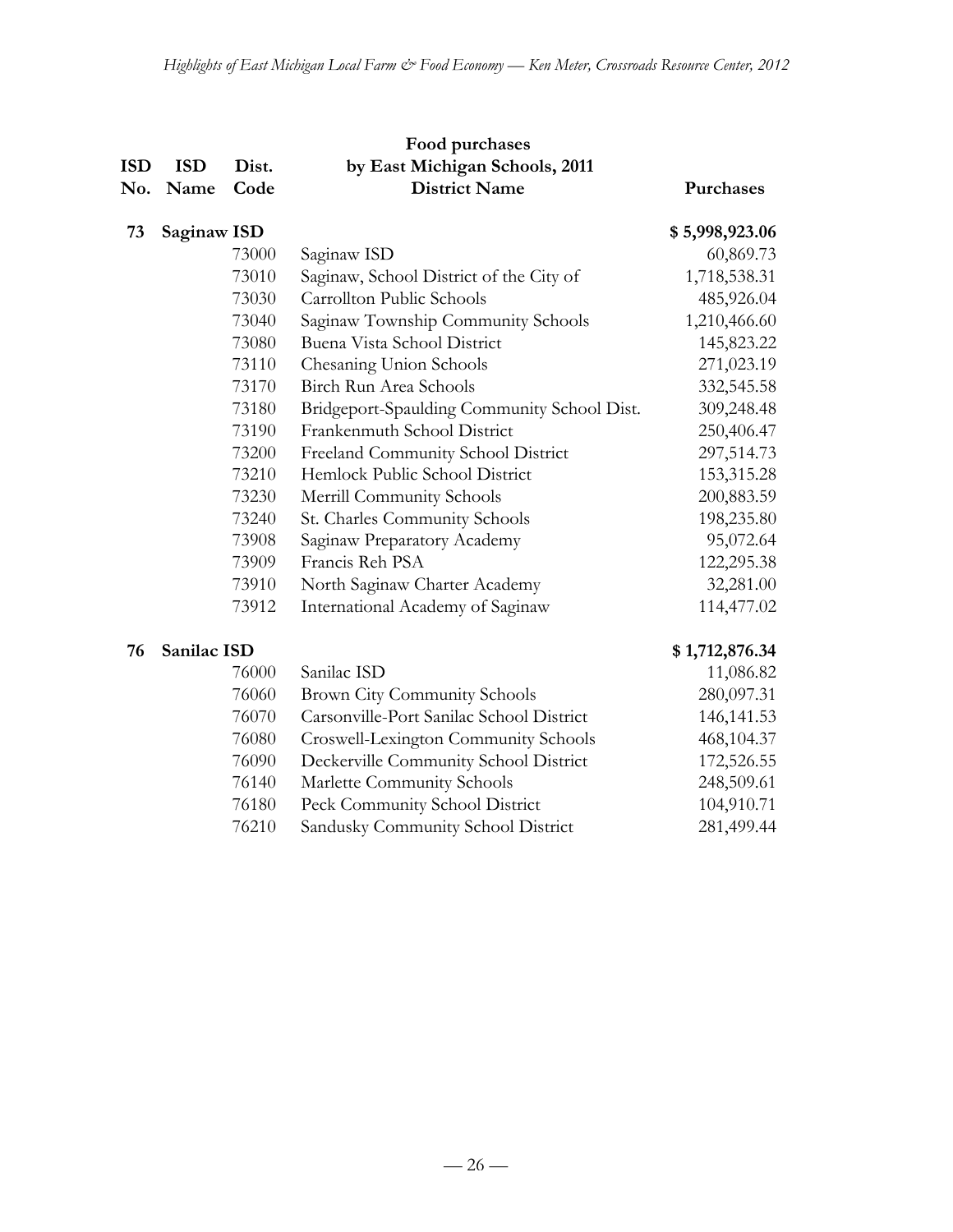|            |             |       | Food purchases                     |                  |
|------------|-------------|-------|------------------------------------|------------------|
| <b>ISD</b> | <b>ISD</b>  | Dist. | by East Michigan Schools, 2011     |                  |
| No.        | <b>Name</b> | Code  | <b>District Name</b>               | <b>Purchases</b> |
| 79         | Tuscola ISD |       |                                    | \$1,818,867.81   |
|            |             | 79000 | Tuscola ISD                        | 48,917.51        |
|            |             | 79010 | Akron-Fairgrove Schools            | 64,504.22        |
|            |             | 79020 | Caro Community Schools             | 357,050.21       |
|            |             | 79030 | <b>Cass City Public Schools</b>    | 287, 267.09      |
|            |             | 79080 | Kingston Community School District | 145,845.88       |
|            |             | 79090 | Mayville Community School District | 153,427.85       |
|            |             | 79100 | Millington Community Schools       | 303,582.97       |
|            |             | 79110 | Reese Public Schools               | 24,964.00        |
|            |             | 79145 | Unionville-Sebewaing Area S.D.     | 160,167.05       |
|            |             | 79150 | Vassar Public Schools              | 273,141.03       |

# **Total \$ 21,336,241.88**

## **Summary of school food purchases by all 85 school districts in East Michigan**

| Type of purchase            | Code     | Amount         |
|-----------------------------|----------|----------------|
| Uncoded                     | $000 \,$ | \$1,405,715.70 |
| USDA Commodities            | 781      | 2,770,599.08   |
| USDA Bonus Comm.            | 782      | 109,869.87     |
| National School Breakfast   | 850      | 4,348,891.09   |
| National School Lunch (NSL) | 851      | 12,496,912.92  |
| NSL Special Milk            | 852      | 6,987.46       |
| Child Care Food Program     | 853      | 18,549.34      |
| CNP Fruit/Veg Pilot         | 856      | 68,698.82      |
| Summer Food Service         | 858      | 72,412.85      |
| NSL After School Snack      | 861      | 35,350.94      |
| School Lunch                | 310      | 1,505.17       |
| School Breakfast            | 311      | 748.64         |

*Note: The above data was provided by the Michigan Department of Education, and compiled by Ken Meter of Crossroads Resource Center for this report.*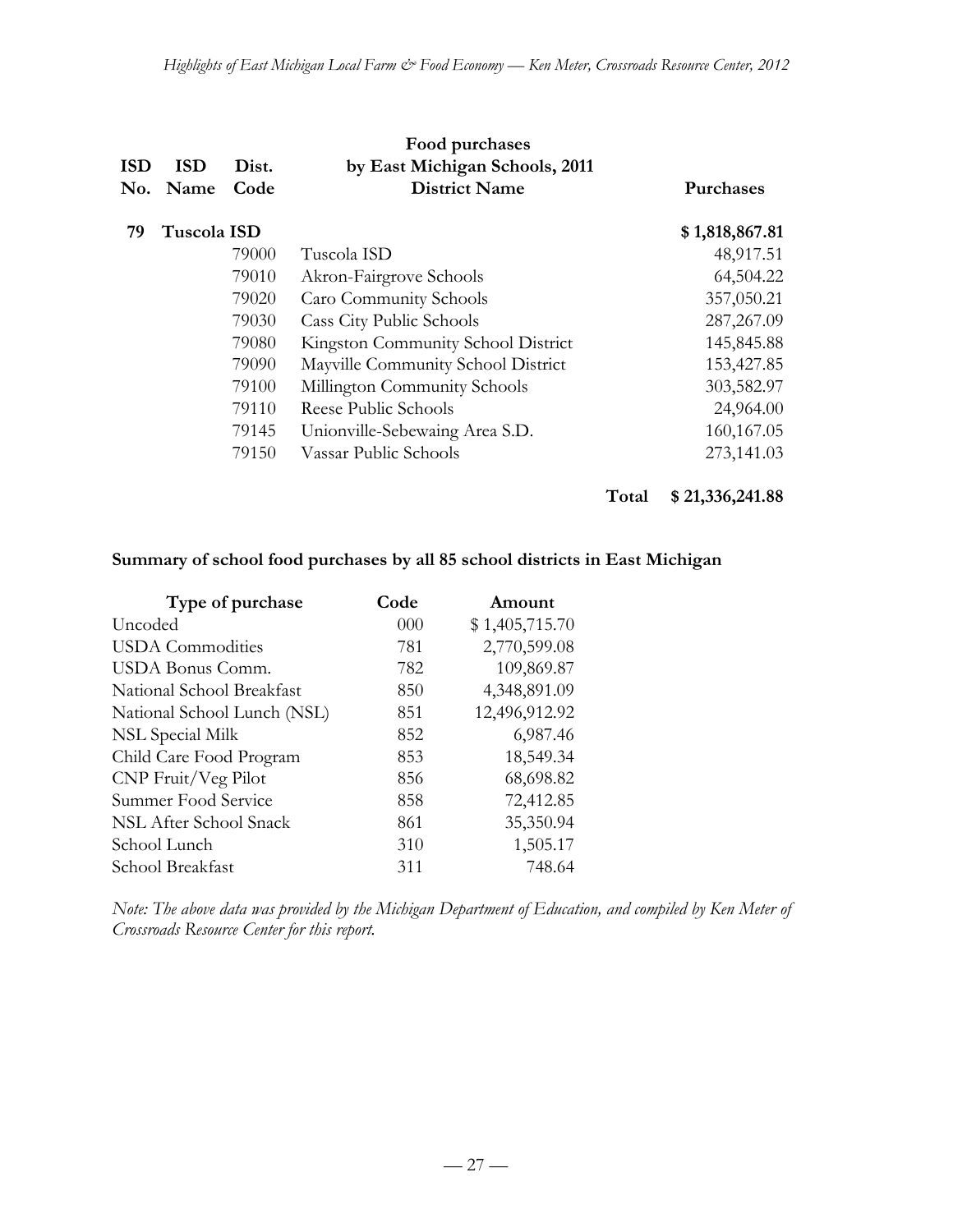# **29 Census Tracts Identified as "Food Deserts" by USDA**

| County    | <b>Census Tract</b> | Type  | Population |
|-----------|---------------------|-------|------------|
| Bay       | 26017280100         | Urban | 515        |
| Bay       | 26017280200         | Urban | 1,172      |
| Bay       | 26017280300         | Urban | 1,503      |
| Bay       | 26017280400         | Urban | 3,191      |
| Bay       | 26017280900         | Urban | 3,202      |
| Bay       | 26017281000         | Urban | 4,363      |
| Bay       | 26017281100         | Urban | 1,075      |
| Bay       | 26017281200         | Urban | 4,339      |
| Bay       | 26017281300         | Urban | 3,375      |
| Gratiot   | 26057990300         | Urban | 7,487      |
| Gratiot   | 26057990400         | Urban | 5,866      |
| Huron     | 26063950100         | Rural | 1,564      |
| Huron     | 26063950200         | Rural | 2,453      |
| Huron     | 26063950300         | Rural | 2,639      |
| Huron     | 26063951200         | Rural | 4,472      |
| Iosco     | 26069990100         | Urban | 2,374      |
| Iosco     | 26069990900         | Urban | 3,411      |
| Iosco     | 26069991100         | Rural | 2,856      |
| Isabella  | 26073950500         | Urban | 2,790      |
| Midland   | 26111290100         | Urban | 3,997      |
| Roscommon | 26143970200         | Urban | 1,972      |
| Roscommon | 26143970900         | Urban | 2,126      |
| Saginaw   | 26145000200         | Urban | 1,639      |
| Saginaw   | 26145001100         | Urban | 3,855      |
| Saginaw   | 26145001300         | Urban | 3,299      |
| Saginaw   | 26145010800         | Urban | 2,863      |
| Saginaw   | 26145011000         | Urban | 7,001      |
| Saginaw   | 26145011500         | Urban | 3,107      |
| Sanilac   | 26151970200         | Rural | 2,685      |
|           |                     | Total | 91,191     |

*Note: Some residents of so-called "food deserts" dislike the use of this term.*

*A map of these "food deserts" can be found at: http://www.ers.usda.gov/data-products/food-desert-locator/go-to-the-locator.aspx*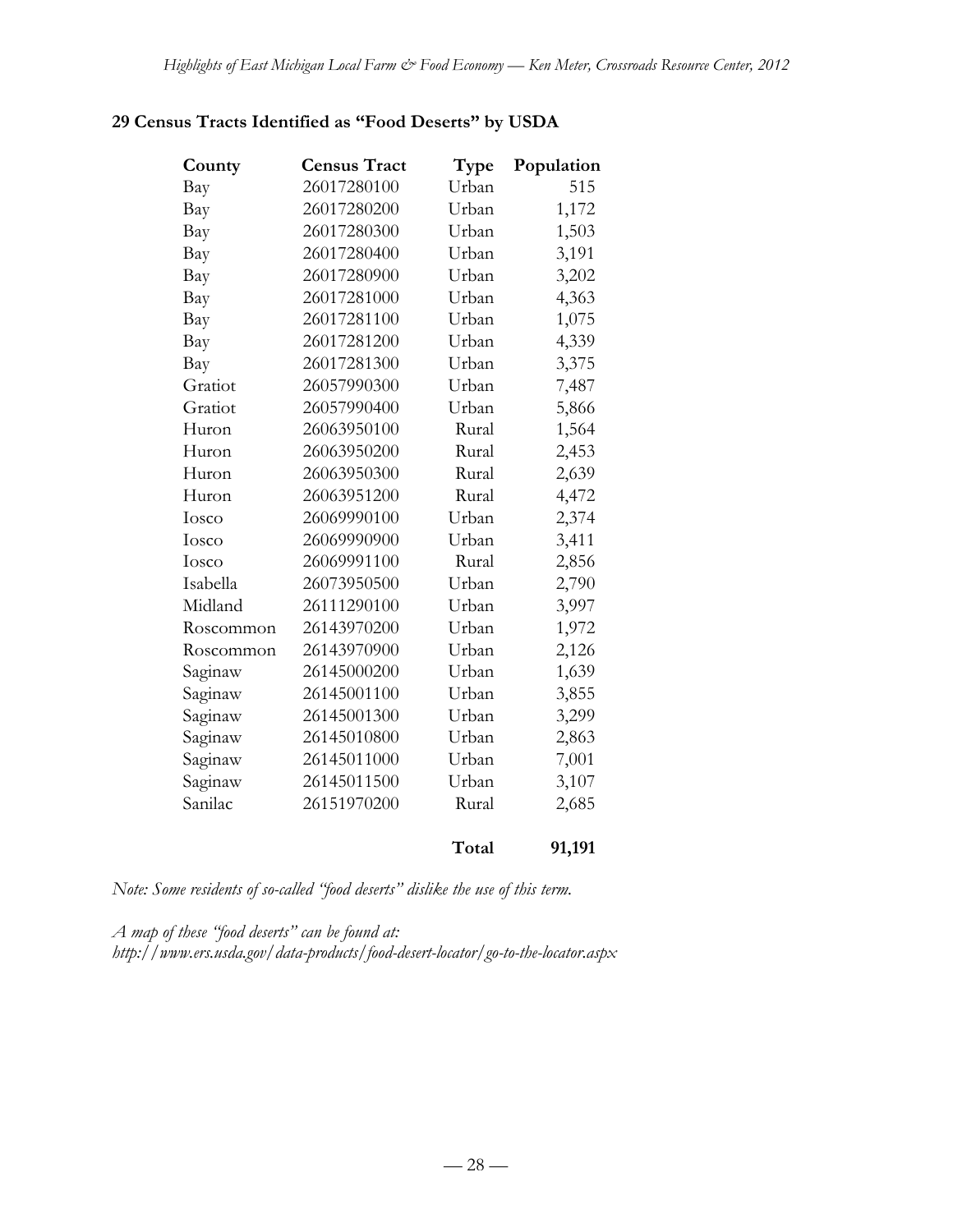# **Acknowledgement**

Thanks to the members of the Advisory Committee who guided the compilation of this report:

- Anamika Laad—East Michigan Council of Governments
- Carl Osentoski—Huron-Sanilac County
- Hal Hudson—Thumb Area Farmer/Educator
- Joseph Sancimino—Arenac County
- Julia Darnton, MSU Extension—Saginaw
- Lyn Grim—Clare County
- Rosalie Myers—Roscommon County
- Stephen Erickson—Tuscola County
- Zygmunt Dworzecki—Tuscola County